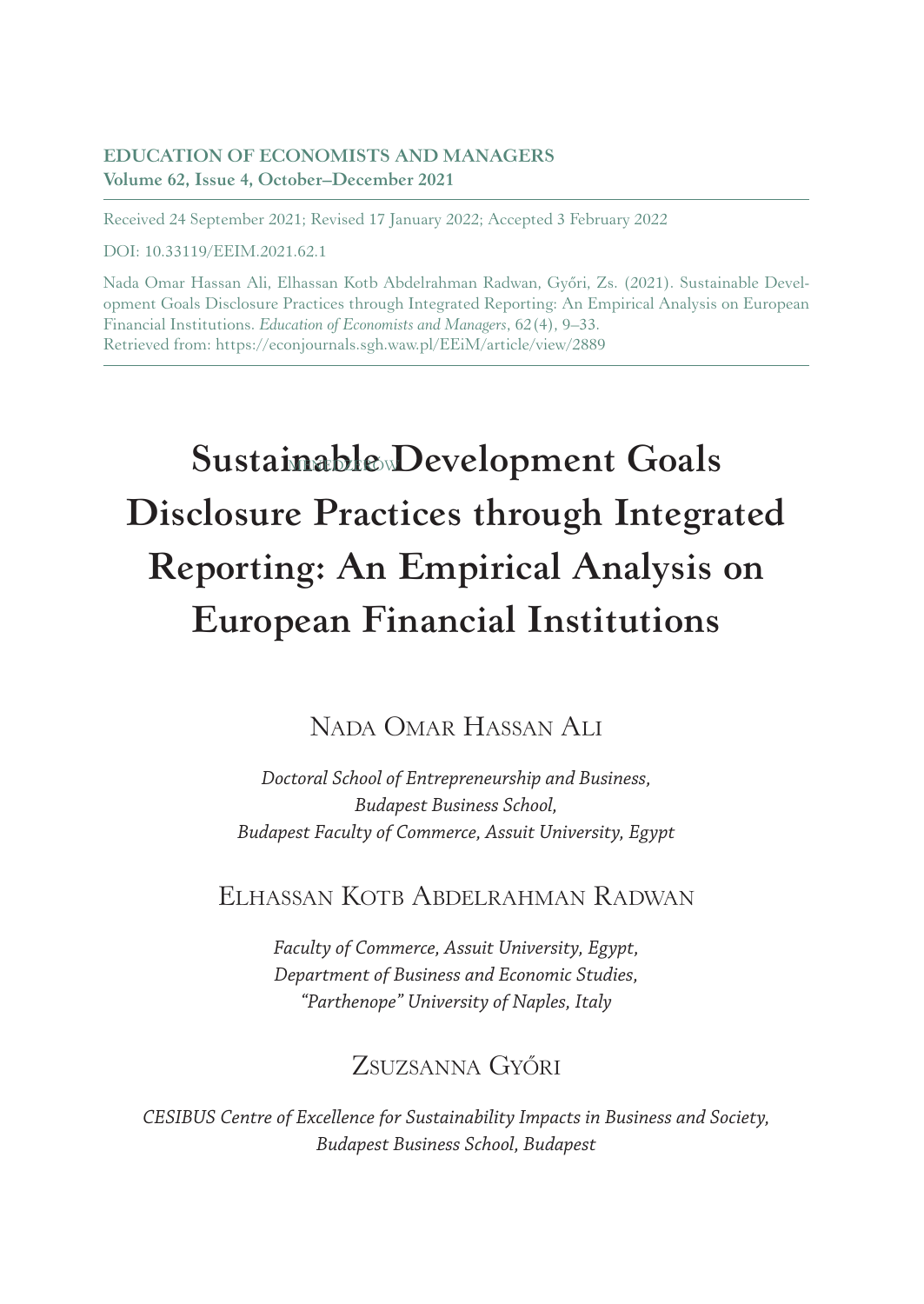### **Abstract**

The goal of the study is to investigate the state of the Sustainable Development Goals (SDGs) disclosure in European financial institutions' Integrated Reports. As a research approach, manual content analysis was adopted. The study developed a disclosure index as a research tool comprised of the 17 SDGs. The empirical analysis shows that the most disclosed goals were SDG13 (Climate Action), where all the reports disclosed the measures taken by the companies to achieve this goal, followed by SDG7 (Affordable and Clean Energy), as 10 reports disclosed detailed information on this goal. Also, the results provide evidence that SDG2 (Zero Hunger), SDG14 (Life Below Water), SDG15 (Life on Land), and SDG16 (Peace, Justice, and Strong Institutions) came in the last place, respectively. Practically, the study encourages companies in all sectors to adopt the SDGs in their integrated strategy to create better value for stakeholders.

**Keywords:** Sustainable Development Goals (SDGs), financial institutions, Integrated Reporting  $(\langle IR \rangle)$ 

**JEL Classification Code:** M49

# **Introduction**

In 2015, the United Nations adopted a global action plan for the long-term development, which was formulated under Sustainable Development Goals (SDGs). Such goals are represented in interrelated 17 main goals and 169 targets that deal with the three main dimensions of sustainable development: economic growth, social integration, and environmental protection (Cosma et al., 2020). Nowadays, all companies in the financial and non-financial sectors have faced a serious challenge related to how to integrate these goals within their strategic plans, as achieving such goals require a joint effort between all the financial, non-financial, private, stateowned, and academic institutions.

One potential way is to evaluate and disclose the performance of the companies related to the SDGs. In 2018 the United Nations Global Compact (UNGC) and the Global Reporting Initiative (GRI) launched the initiative *Reporting on SDGs*, which seeks not only to ensure the disclosure of SDGs in the reports, but also to make them current (Rosati & Faria, 2019).

Based on prior studies, there are some companies that have integrated some of SDGs into their reports, for instance, SDG8, SDG9, SDG12 and SDG13 were mentioned in the PWC's report of 2018. However, PWC (2015, 2018) noted that there is a difference between companies committed to adopting SDGs and companies that evaluated the impact of their performance to meet the SDGs. In view of that,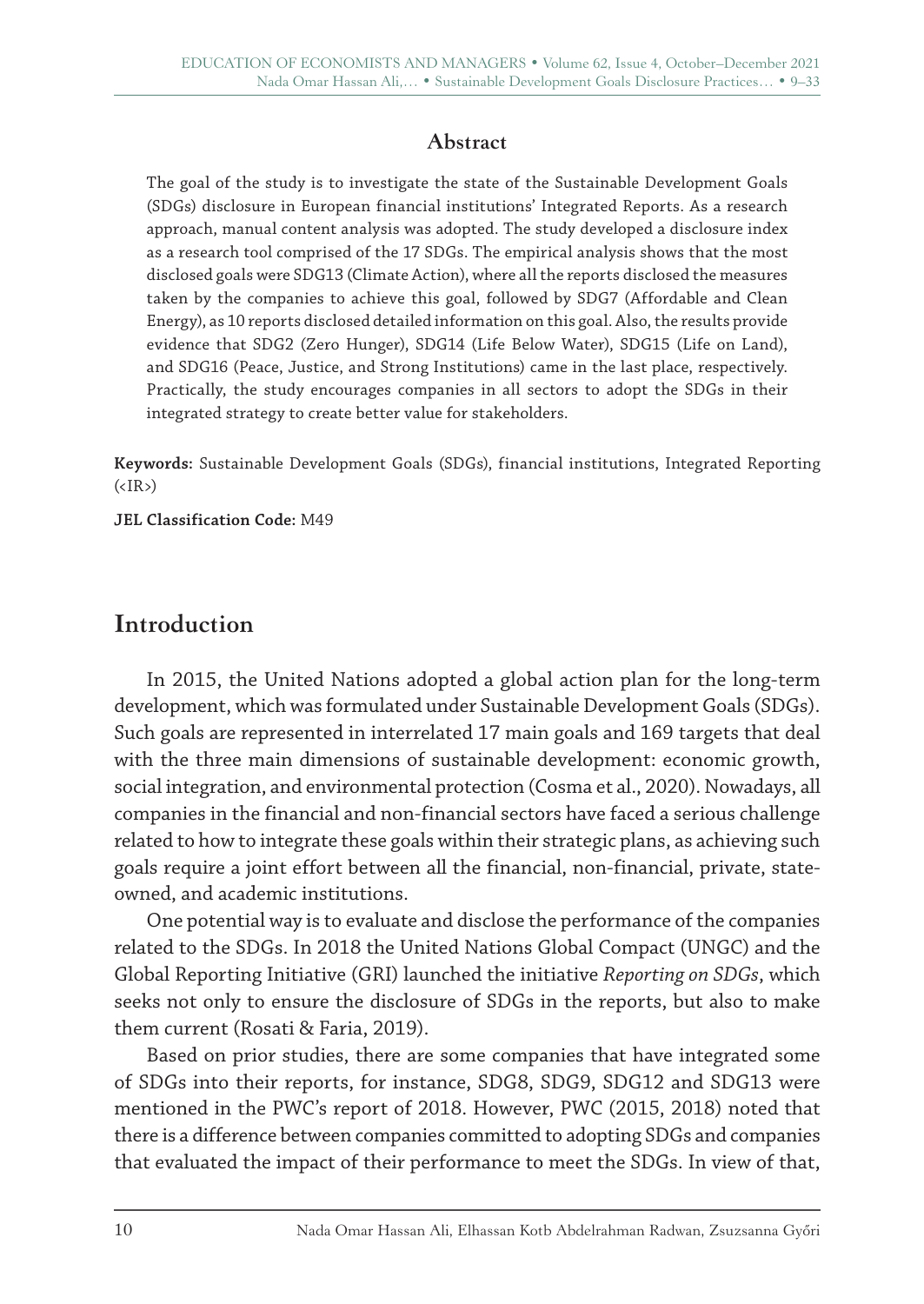Bebbington and Unerman (2018) as well as Wilson (2017) indicated that accountability and disclosure of sustainable development goals should be developed.

Moreover, in terms of the relationship of the SDGs with disclosure policies, the European Commission (EC, 2014) and Business 20 (B20, 2014) revealed that there is a close relationship between the Sustainable Development Goals and Integrated Reporting (<IR>) (IIRC, 2013). In more detail, integrated reports require a radical change in strategic management so that the six capitals can be linked and disclosed with complete transparency to stakeholders and communities. Therefore, it can be said that these six capitals are linked to the SDGs.

Given the importance of the SDGs for the whole society and the novelty of <IR>, the disclosure of the SDGs through integrated reports is still under study. Thus, the current research will make an important contribution in addressing this issue and fulfil this research gap by exploring the status of the SDG disclosure practices in the integrated reports of the European financial service sector. As an intermediary, the financial sector is the backbone of the modern market economy, and therefore, it is important to determine the extent to which European financial institutions disclose SDGs within their integrated reports. Furthermore, in practice, the results of this study benefit all the interested parties to know how European financial institutions allocate their efforts and resources to achieve SDGs, and that will help them in making their economic and investment decisions in a suitable time and way. Our results will also help banks in attracting new audiences and increasing the existing investors' confidence. As an indirect impact, this will encourage companies in the financial and other sectors to adopt the SDGs in their report.

There is a large body of literature on the subject of disclosure practices of the SDGs and adopting GRI initiatives, especially in the context of many European countries, sectors, and industries, for example, Miralles-Quirós et al. (2018), Mori and Best (2017), Novokmet and Rogošić (2016), Lament (2017), Tsalis et al. (2020), Pizzi et al. (2021), Izzo et al. (2020a, 2020b), Bexell and Jönsson (2019), or Hörisch (2021). However, empirical research focusing on investigating the status of SDG disclosure practices within Integrated Reporting (<IR>) of European financial institutions is almost nonexistent and scarce. To the researchers' best knowledge, there is no clear and trustworthy evidence that has investigated the status of the SDG disclosure practices within the Integrated Reporting (<IR>) of European financial institutions. This type of study is not available in the European financial institutions' context; consequently, the current study will contribute significantly to addressing this issue and filling this gap. Accordingly, this research tries to fulfil the existing gap by answering the following main research question: "To what extent the European financial service institutions disclose the SDGs in their integrated reports?"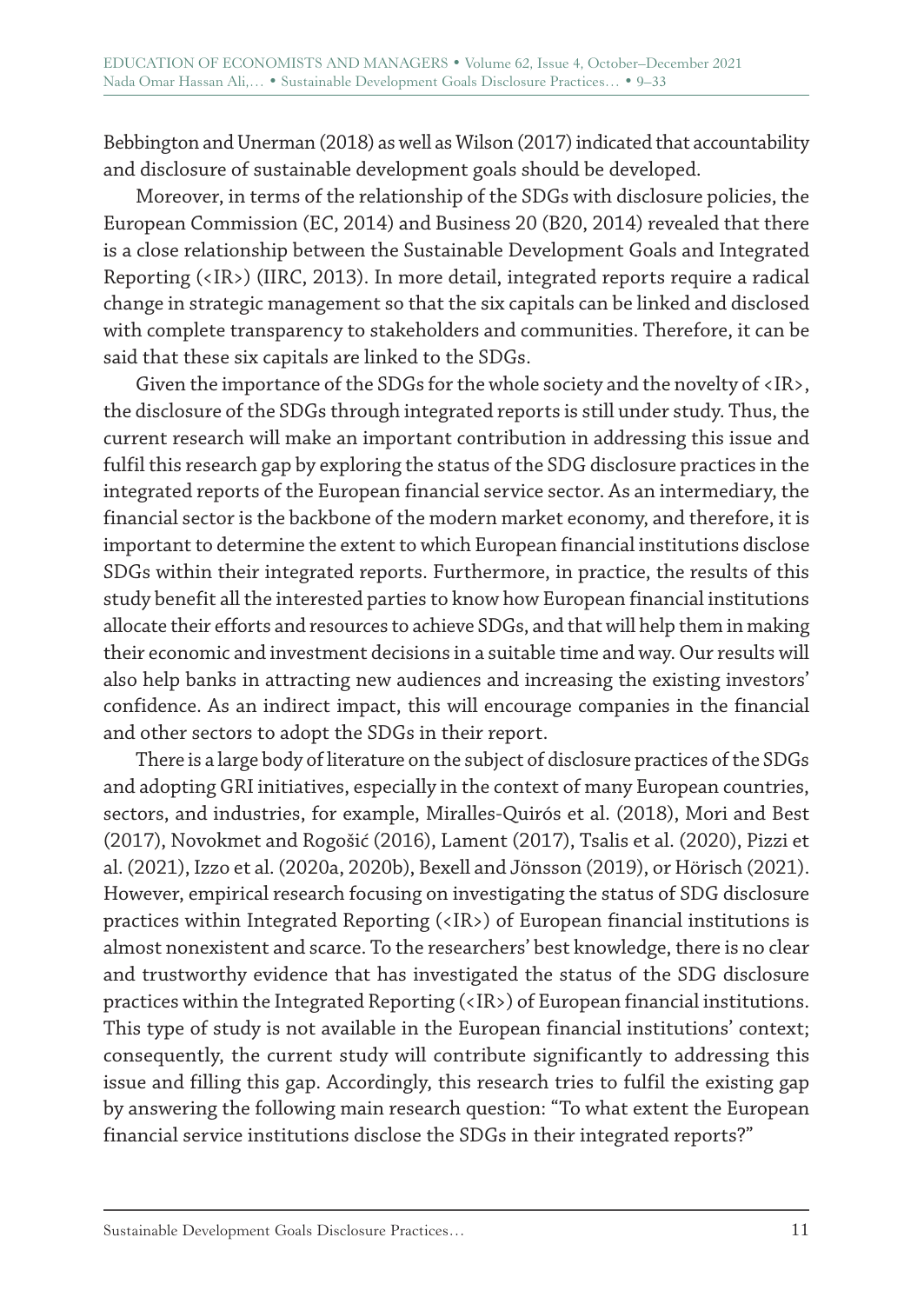To achieve this main objective, this study uses the manual content analysis as a research approach and develops a disclosure index as a research tool comprised of the 17 SDGs. Also, the current study provides a brief overview of the SDGs, the role of the financial services sectors in achieving these goals, outlines the link between <IR> and the SDGs, and as well as it reviews the core literature on <IR> and the SDGs.

The results showed that the most common goals listed in the sample reports were SDG13 (Take urgent action to combat climate change and its impacts), where all the reports disclosed the measures taken by the companies in order to achieve this goal, followed by SDG7 (Affordable and Clean Energy), where 10 reports disclosed detailed information on this goal. Finally, SDG14, SDG12, SDG16 and SDG15 came in the last place, respectively. As out of 13 reports (the study sample) only two reports disclosed SDG14, while only 3 reports out of 13 reported actual measures taken by companies to achieve SDG16.

The research is presented as follows. Section 2 outlines the theoretical background of the study. Section 3 reviews the relevant literature on integrated reports and the SDGs. Section 4 discusses the research design. Section 5 reports the empirical results and discussion, and section 6 reports the conclusion, final remarks, limitations, and recommendations for future research.

# **Theoretical background**

In order to clarify the interaction and interdependence between integrated reports and the SDGs, a brief introduction to the SDGs and the way of linking them to integrated reports as well as the role of the financial services sector in supporting the SDGs will be presented.

# **A brief introduction to the SDGs**

*Transforming our world: The 2030 agenda for sustainable development*, adopted by all United Nations Member States in 2015, provides a shared blueprint for peace and prosperity. At its heart are the 17 Sustainable Development Goals (SDGs) with 169 specific and actionable targets, which are an urgent call for action by and for all countries in a global partnership. They recognise that ending poverty and other deprivations must go hand in hand with strategies that improve health and education, reduce inequality, spur economic growth, and meet the challenges of climate change and environmental degradation (https://sdgs.un.org/goals, 2015) Table 1 shows the list of SDGs.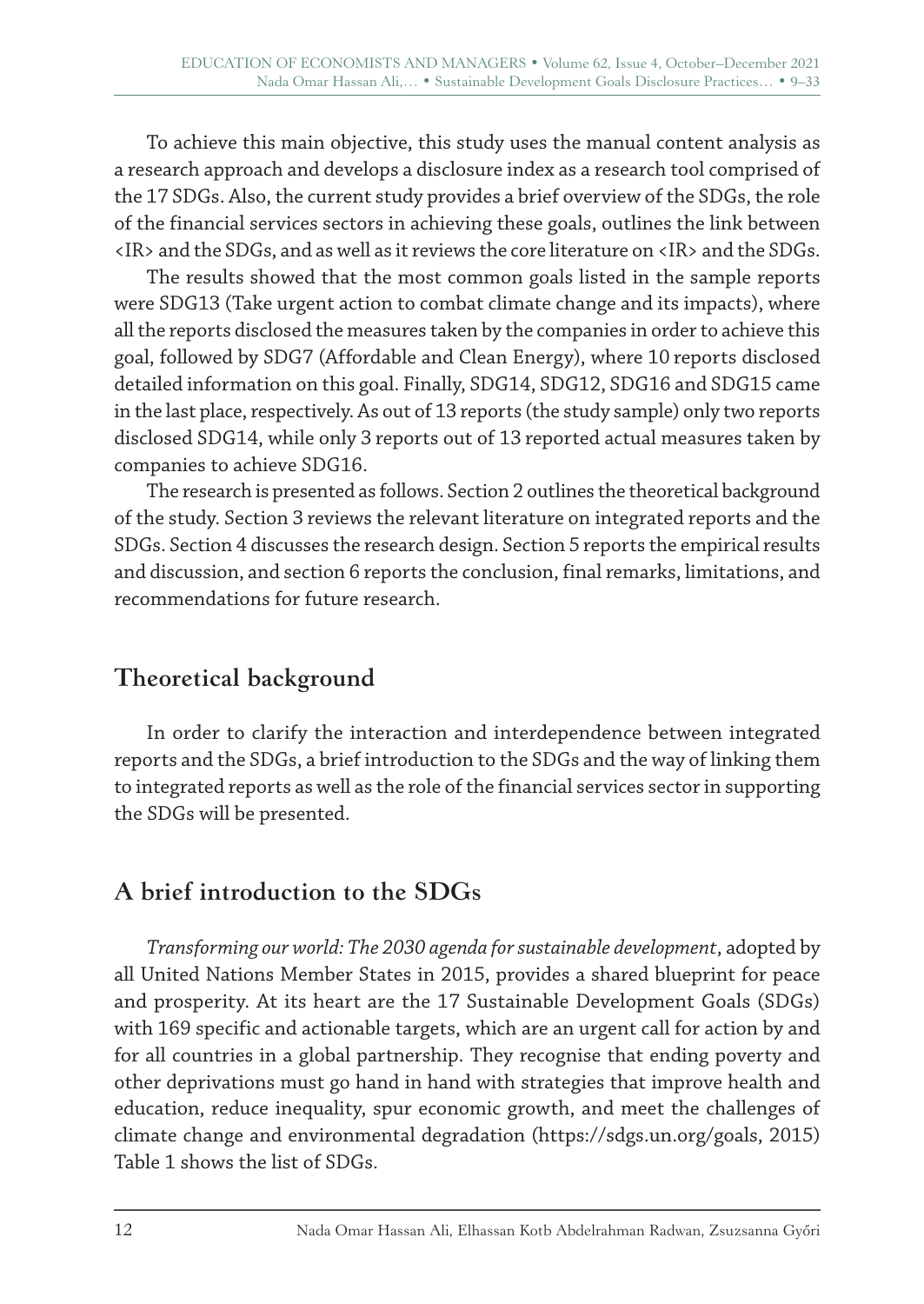| GOAL 1: No Poverty                               |
|--------------------------------------------------|
| GOAL 2: Zero Hunger                              |
| GOAL 3: Good Health and Well-being               |
| GOAL 4: Quality Education                        |
| GOAL 5: Gender Equality                          |
| GOAL 6: Clean Water and Sanitation               |
| GOAL 7: Affordable and Clean Energy              |
| GOAL 8: Decent Work and Economic Growth          |
| GOAL 9: Industry, Innovation, and Infrastructure |
| GOAL 10: Reduced Inequality                      |
| GOAL 11: Sustainable Cities and Communities      |
| GOAL 12: Responsible Consumption and Production  |
| GOAL 13: Climate Action                          |
| GOAL 14: Life Below Water                        |
| GOAL 15: Life on Land                            |
| GOAL 16: Peace and Justice Strong Institutions   |
| GOAL 17: Partnerships to achieve the Goals       |

#### **Table 1. The 17 Sustainable Development Goals (SDGs) to transform our world**

Source: own elaboration based on https://sdgs.un.org/goals, 2015.

The SDGs define global priorities and aspirations for 2030. They represent an unprecedented opportunity to meet economic, social, and environmental challenges, and put the world on a sustainable path. Unlike their predecessor, the Millennium Development Goals, the SDGs explicitly link together the global development and sustainability issues, and request all parts of global society: governments, NGOs, local communities, individuals, and especially business actors to take part in the course of action. "The goals are universally applicable in developing and developed countries alike. Governments are expected to translate them into national action plans, policies and initiatives, reflecting the different realities and capacities their countries possess" (GRI, UNGC, WBCSD, 2015b, p. 7).

"Private business activity, investment and innovation are major drivers of productivity, inclusive economic growth, and job creation. We acknowledge the diversity of the private sector, ranging from micro enterprises to cooperatives to multinationals. We call on all businesses to apply their creativity and innovation to solving sustainable development challenges" (UN, 2015, p. 29).

Related to business actors, the aim is to foster the organisational operationalisation and integration of sustainability and the needs of stakeholders (Fonseca et al., 2020)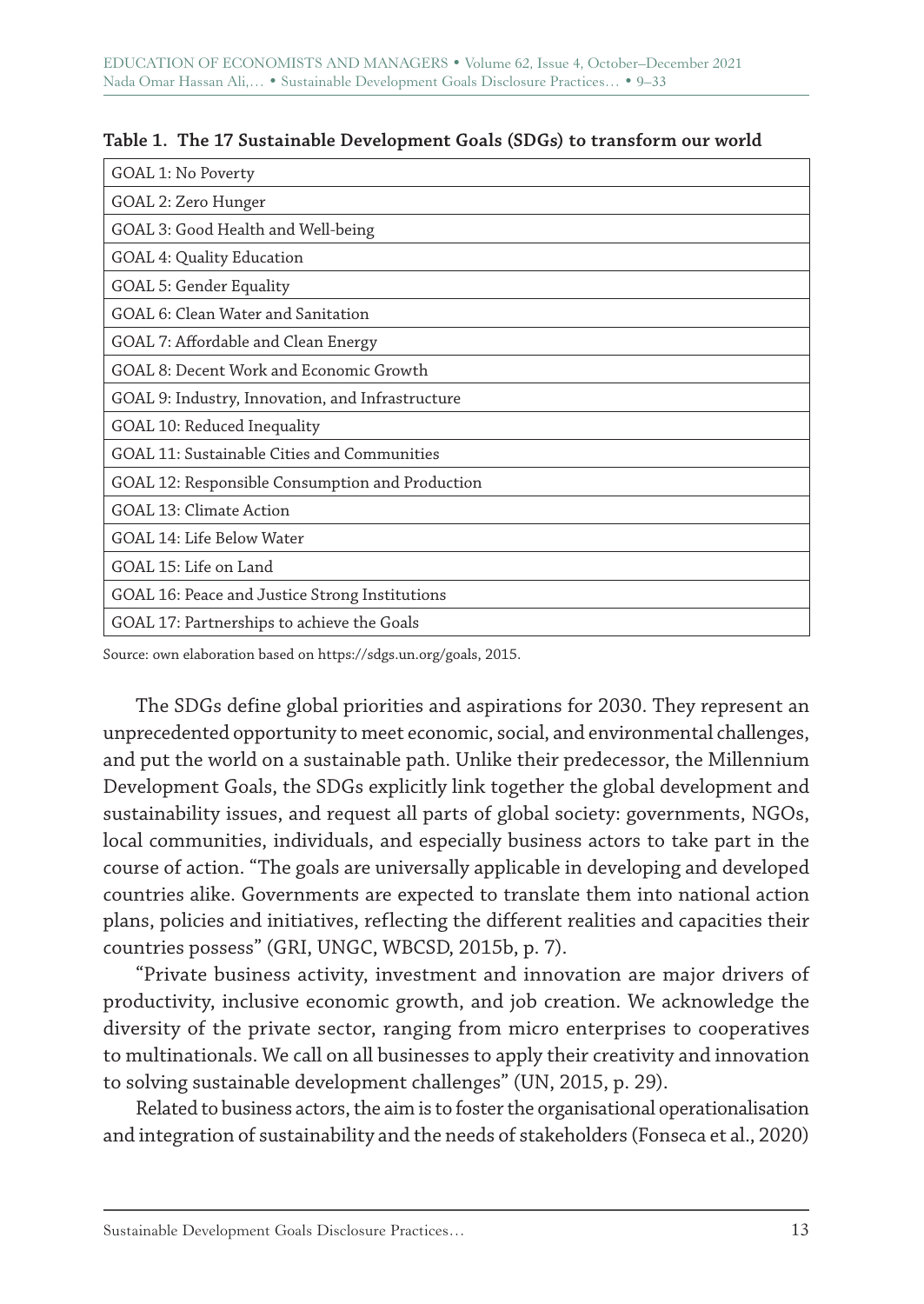by enabling companies to take a holistic approach to Corporate Social Responsibility (CSR) (Győri et al., 2021a).

"The SDGs can help to connect business strategies with global priorities. Companies can use the SDGs as an overarching framework to shape, steer, communicate, and report their strategies, goals and activities, allowing them to capitalise on a range of benefits such as:

- identifying future business opportunities;
- enhancing the value of corporate sustainability;
- strengthening stakeholder relations and keeping the pace with policy developments;
- stabilising societies and markets;
- using a common language and shared purpose" (GRI, UNGC, WBCSD, 2015b, p. 4).

# **Role of the financial services sector in the SDGs**

In their exploratory research relating to <IR> and the SDG disclosure, Izzo and his colleagues (2020) found that the finance, insurance, and real estate sector is ahead of others, the result of which can be explained by the nature of finance and economy. The financial sector is the backbone of the modern market economy, and, therefore, it has a huge role in reaching the SDGs. Financial intermediaries transform money by complexity, size, geographic location, and risk, so they have a major impact on the development of other economic actors (Goyal & Joshi, 2011). Accordingly, there are more international initiatives related to sustainable and responsible finance. One of the most important steps was the establishment of the United Nations Environment Programme Finance Initiative in 2019 (UNEP FI, 2019). As another important source, the European Commission defines the concept of sustainable finance as finance which makes sustainability considerations part of financial decision-making, with a focus on more climate neutral, low carbon, energy- and resource-efficient, and circular projects (Hilario-Caballero et al., 2020) Since March 2021, financial market participants have had to disclose the impact of their financial decisions on sustainable development (European Commission, 2019). Besides the regulation, there are bottom-up initiatives, too, from which the most promising is the Global Alliance of Banking on Values (GABV). There are 65 banks worldwide that operate on the association's six principles, treating the social and environmental benefits generated by their activities as equivalent to economic profit (GABV, 2021). In our previous work (Győri et al., 2021) we presented how the principles, and especially three of them (Triple Bottom Line, Long-Term Resiliency, and Real Economy) are related to the SDGs and long-term, multi-dimensional value creation of financial institutions. Gambetta and his colleagues (2021) proved that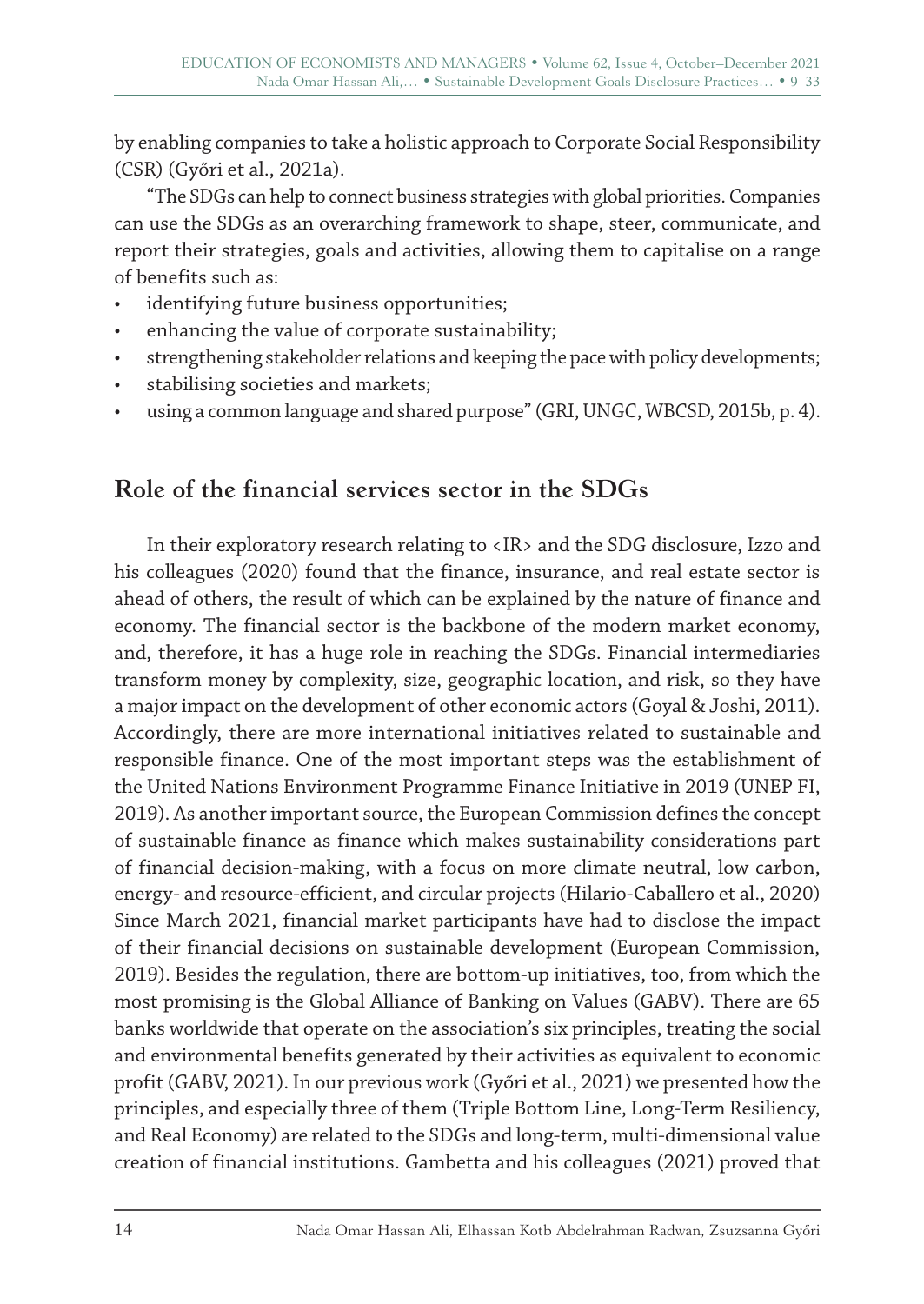the SDGs may be considered a benchmark for measuring the economic and social impact of the banking sector.

# **Integrated reporting and its relation to the SDGs**

In August 2010, the International Integrated Reporting Council (IIRC) was formed as a serious step by HRH the Prince of Wales, together with the International Federation of Accountants and the Global Reporting Initiative. This procedure aims to introduce <IR> that covers the non-financial information in addition to the usual financial information in a manner allowing an assessment of the ongoing future performance of the company (IIRC, 2013). The IIRC (2013, p. 7) defines <IR> as a process based on integrated thinking leading to an integrated periodic report by the organisation about value creation which IR aims to advance and provide a brief and comprehensive description of the firm's value and its performance by disclosing a comprehensive set of financial, human, intellectual, environmental, and social factors that affect the company's ability in the short, medium, and long term.

Since the IIRC forming in 2010, there has been a great interest in IR adopting, thus companies around the world started to adopt IR voluntarily, except South Africa, where all listed firms have been required to adopt IR mandatorily since 2009. In the European context, the EU directive (2014/95) does not specify the framework for non-financial reporting, however, European companies depend on the IIRC framework to non-financial disclosure (Romolini, et al., 2017). Furthermore, in April 2014, the European Commission (EC) acknowledged that <IR> is 'a step ahead' of its own ESG disclosure requirements and that it is monitoring with great interest the evolution of the integrated reporting concept. The European Commission added that the adoption of <IR> is related to sustainability issues, as integrated reports seek integrated disclosure of the environmental, social, and economic factors that affect the organisation's ability to create value in the short, medium, and long term.

The SDGs, which are interrelated themselves (Fonseca et al., 2020), can be linked to several well-known CSR recommendations, standards, and disclosure frameworks, like to GRI, or ISO 26000. "An organisation that takes action according to the practical recommendations offered in ISO 26000 will necessarily contribute to the SDGs" (ISO, 2018, p. 8), as the key topics and principles of ISO 26000 are also related to the three dimensions of sustainability.

In the same context, the SDGs can be linked to the Integrated Reporting (<IR>) Framework as well, which uses the logic of multi-dimensional value creation, based on different types of capitals (Adams, 2017). By the approach of the International Integrated Reporting Council (IIRC), the <IR> Framework provides a practical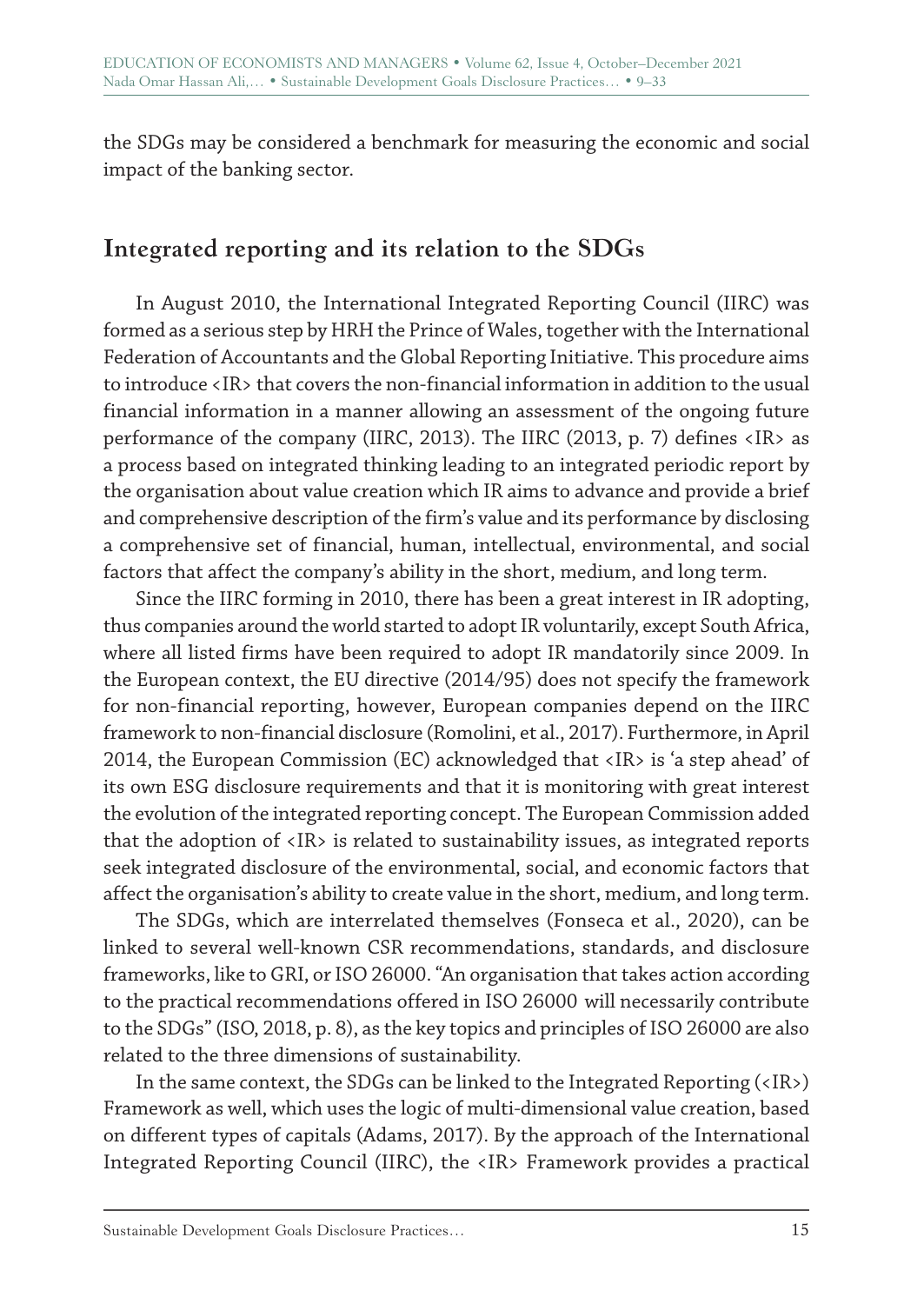guidance for using the SDGs in everyday operations of businesses. Transformation of the capitals will often relate to one or more SDG (see Figure 1). For example, social and relationship capital can be connected to all the SDGs, while every other capital is related to at least nine SDGs. That is how <IR> leads to greater transparency and completeness of the outcomes for sustainable development (Izzo et al., 2020), in accordance with stakeholder expectations and pressures of climate change and other social and environmental issues. In their later work, Adams et al. (2020) aligned disclosure on the SDGs with the <IR> and other international frameworks, where the principles of disclosure are very similar to the IIRC's (IIRC, 2013). As an empirical evidence of interrelatedness, Gibassier and her colleagues (2019) found that 29% of the investigated 1,367 companies mentioned both <IR> and the SDGs in 2017/2018 reports. Moreover, there is a connection with reporting quality as well. Cosma and her colleagues (2020) found that European banks that publish <IR> give a slightly higher emphasis on the SDGs than banks issuing other types of sustainability reports.



#### **Figure 1. Interrelatedness of the <IR> Framework and the SDGs**

Source: Adams, 2017, p. 14.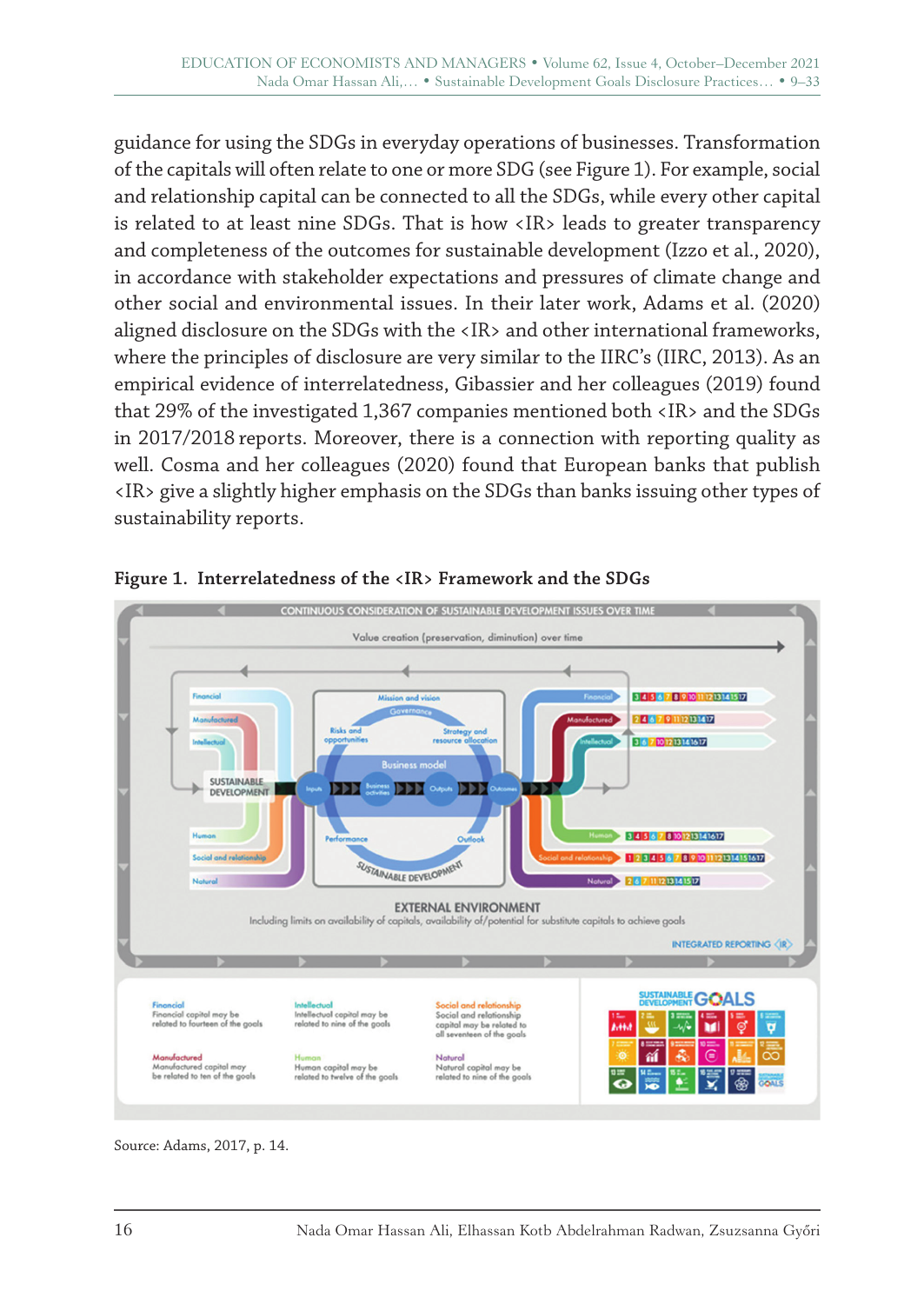# **Empirical literature review**

The concept of  $\langle IR \rangle$  is relatively new. Therefore, in general, the empirical studies that examined integrated reports are limited. This is so since there is no obligation for companies to adopt integrated reports, except for South Africa, where issuing integrated reports are mandatory. The studies that examined the extent to which companies disclosed the SDGs through their integrated reports are still under study. Since disclosing the role of companies in achieving the SDGs is still voluntary. Bebbington and Unerman (2018) showed that companies disclose the SDGs in their reports to satisfy stakeholders and gain legitimacy (Deegan, 2002). The literature has focused on various topics related to the SDGs, for example, investigating whether business networks play a role in corporate adoption of the SDGs (Williams et al., 2019), developing frameworks for integrating the SDGs into strategy (Muff et al., 2017), and a review of business models related to the SDGs (Raith & Siebold, 2018). Furthermore, some previous studies have attempted to evaluate the disclosure of the SDGs, the company's role in achieving it and gauging corporate SDG priorities (Ike et al., 2019; Van Zanten & Van Tulder, 2018). Other studies focused on the determinants of companies' adoption of sustainable development goals, such as organisational and institutional factors (Rosati& Faria, 2019; Van der Waal & Thijssens, 2020). These studies confirmed that the level of companies' disclosure of the SDGs is still low. Moreover, other studies concentrated specifically on the private sector's contribution in achieving the SDGs, whether they focused on one or more goals, such as health and well-being (Haywood & Wright, 2019), or focused on the SDGs in general (Avrampou et al., 2019). By the same token, Van Zanten and Van Tulder (2018) added that European multinational companies (in the private sector) adopt the achievement of the SDGs more broadly compared to North America, also the authors proved that companies in their adoption to achieve the SDGs seek to 'avoid harm' more than 'do good'.

In the same context, Tsalis and colleagues (2020) mentioned there is a shortage of studies conducted on the financial sector regarding its role in achieving the SDGs. One of the main contributions in this field is a study by Avrampou et al. (2019), which focused on European banks. The researchers evaluated the contribution of European banks to achieving the SDGs as shown in their annual reports using the well-established framework of the GRI performance indicators in connection with the 17 SDGs. The analysis confirmed a low contribution by banks to achieving the SDGs. Also, KPMG (2018) indicated that only 40% of the largest companies in the world disclose the SDGs in their non-financial reports, and the rate is 37% in the financial sector. Moreover, depending on the companies' samples N100 and G250,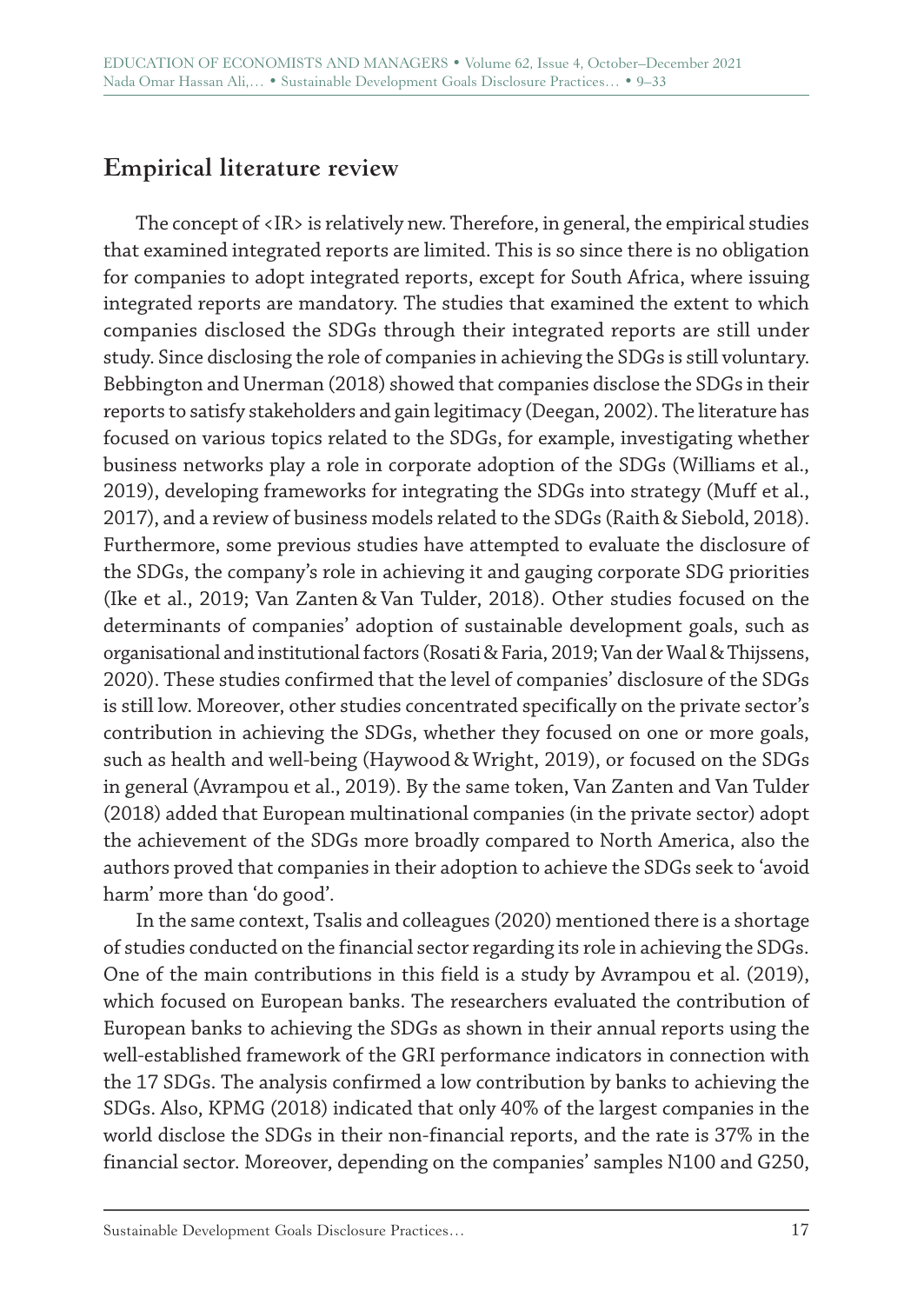KPMG (2017) proved that the financial sector pays attention to the disclosure of goals 8, 4, 5, 11, and 13 in its non-financial reports. Accordingly, Rosati and Faria (2018) found that only 16% of the study sample (408 companies) addressed the SDGs in their sustainability reports. The studies that investigated the disclosure of the SDGs through integrated reports are still limited. Nicolò et al. (2020) found that European Union SOEs have recently started to include the SDGs in their integrated reports, noting that half of the sample that the researchers studied disclose the SDGs or at least mention their plan to support them.

Conversely, there is an extensive amount of literature in the area of disclosure practices of the SDGs and adopting GRI initiatives, especially in the context of many European countries, sectors, and industries, for example, Miralles-Quirós et al. (2018) employed Ohlson's valuation mode to explore to what extent the listed European banks that follow the GRI guidelines provide incremental value to investors in their sustainability reports. Similarly, Mori Junior and Best (2017) adopted a qualitative exploratory approach to assess whether the Content Index Model was updated by the GRI in its latest sustainability reporting guideline – "G4" improves the credibility of the assurance processes for GRI sustainability reports. Moreover, Novokmet and Rogošić (2016) focused on UniCredit Group, which operates in 15 countries, as a case study, and analysed the content of this bank's sustainability reporting with a critical review to assess the latest form of sustainability reporting within an integrated report in the banking industry. In addition, Lament (2017) evaluated the quality of nonfinancial information presented in CSR reports of financial institutions in the Polish and Greek markets. Furthermore, Tsalis et al. (2020) aimed to develop a methodological framework for evaluating the level of alignment of corporate sustainability reporting practices with the scope of the UN SDGs. In addition, Pizzi et al. (2021) investigated the role played by cultural factors in SDG reporting. Another study investigated the level and challenges of the voluntary disclosure of the Sustainable Development Goals (SDGs) among corporate sustainability reporting and listed companies (Izzo et al., 2020). In their study, Bexell and Jönsson (2019) examined the role of the policies of performance review in public sustainable development reporting at the globalnational nexus. Hörisch (2021) studied the relation of the COVID-19 pandemic to the UN Sustainable Development Goals (SDGs). However, empirical research focusing on investigating the status of SDG disclosure practices within Integrated Reporting (<IR>) of European financial institutions is almost nonexistent and scarce. To the best of the researchers' knowledge, there is no clear and trustworthy evidence of research that has investigated the status of the SDG disclosure practices within the Integrated Reporting (<IR>) of European financial institutions. This type of study is not available in the European financial institutions' context; consequently, the current study will contribute significantly towards addressing this issue and filling this gap.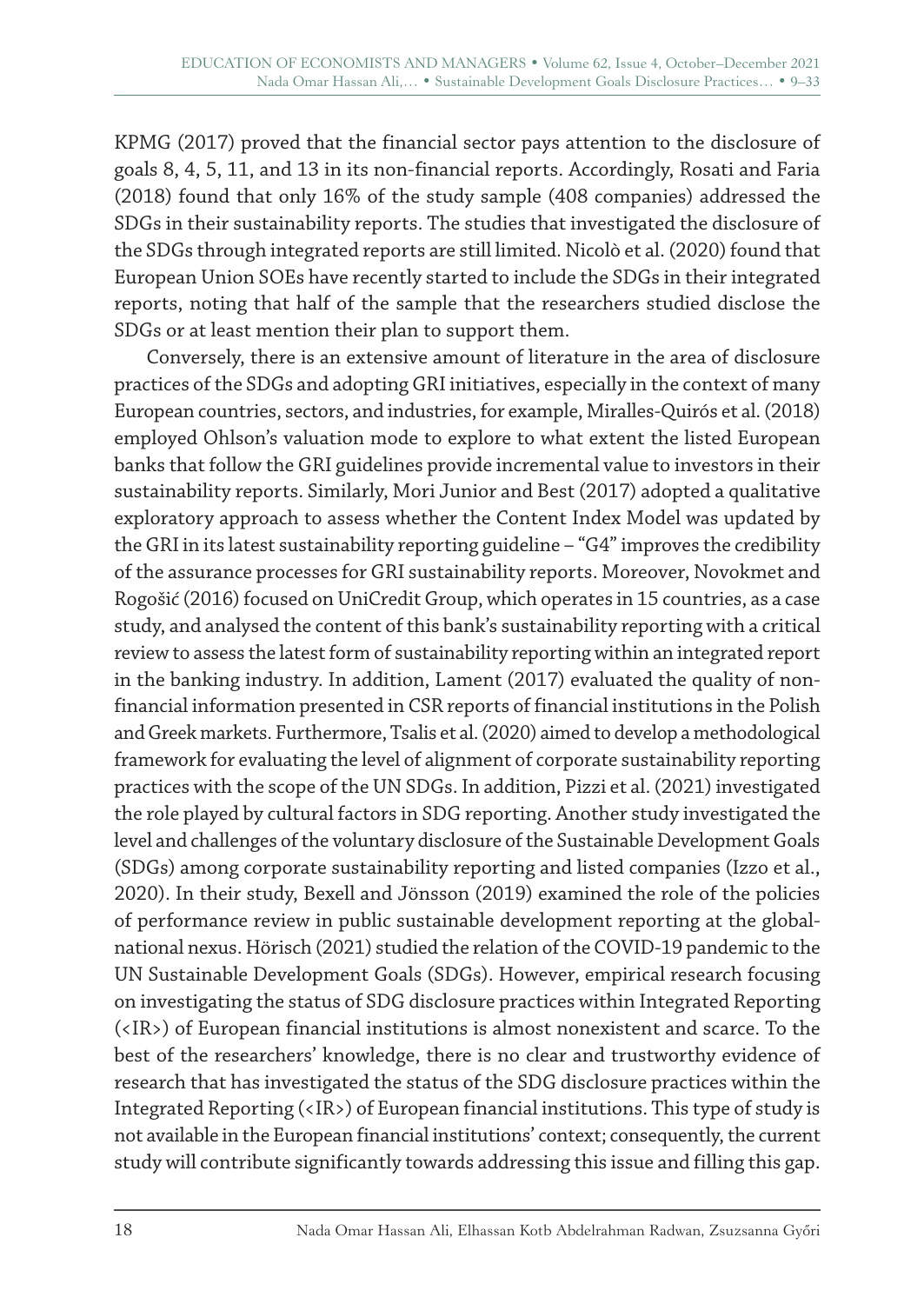Based on the above, there is a gap in the studies that investigate reporting the SDGs through the integrated report because there are still few studies which deal with the topic through the integrated report and raise the question of how the SDGs' achievement can be empowered by <IR>. Therefore, this study fills this gap by focusing on a sample of European financial services institutions.

# **Research design**

Firstly, the sample used in the research represents a group of integrated reports in the < IR > Example Database for the financial services sector. The integrated reports were gathered from the section <IR Example Database> for the region of Europe and the financial services sector. The number of reports in the database is 14, but 1 report is excluded because it is issued in 2014, that is before the SDGs issuance. Thus, the final sample consists of 13 reports from different years between 2015 to 2020, as shown in Table 2.

| Year  | Number of reports | Issued company  |  |  |
|-------|-------------------|-----------------|--|--|
| 2015  | $\mathbf{1}$      | <b>ING Bank</b> |  |  |
| 2016  | 3                 | <b>ING Bank</b> |  |  |
|       |                   | EURAZEO         |  |  |
|       |                   | Aegon           |  |  |
| 2017  | 5                 | Aegon           |  |  |
|       |                   | Generali Group  |  |  |
|       |                   | British Land    |  |  |
|       |                   | <b>FMO</b>      |  |  |
|       |                   | LLOYDS          |  |  |
| 2018  | $\mathbf{0}$      |                 |  |  |
| 2019  | 3                 | <b>FMO</b>      |  |  |
|       |                   | Generali Group  |  |  |
|       |                   | Garanti PPVA    |  |  |
| 2020  | $\mathbf{1}$      | British Land    |  |  |
| Total | 13                |                 |  |  |

**Table 2. Distribution of the final sampled IRs by years and institutions**

Source: own elaboration based on the IRs of the sampled banks.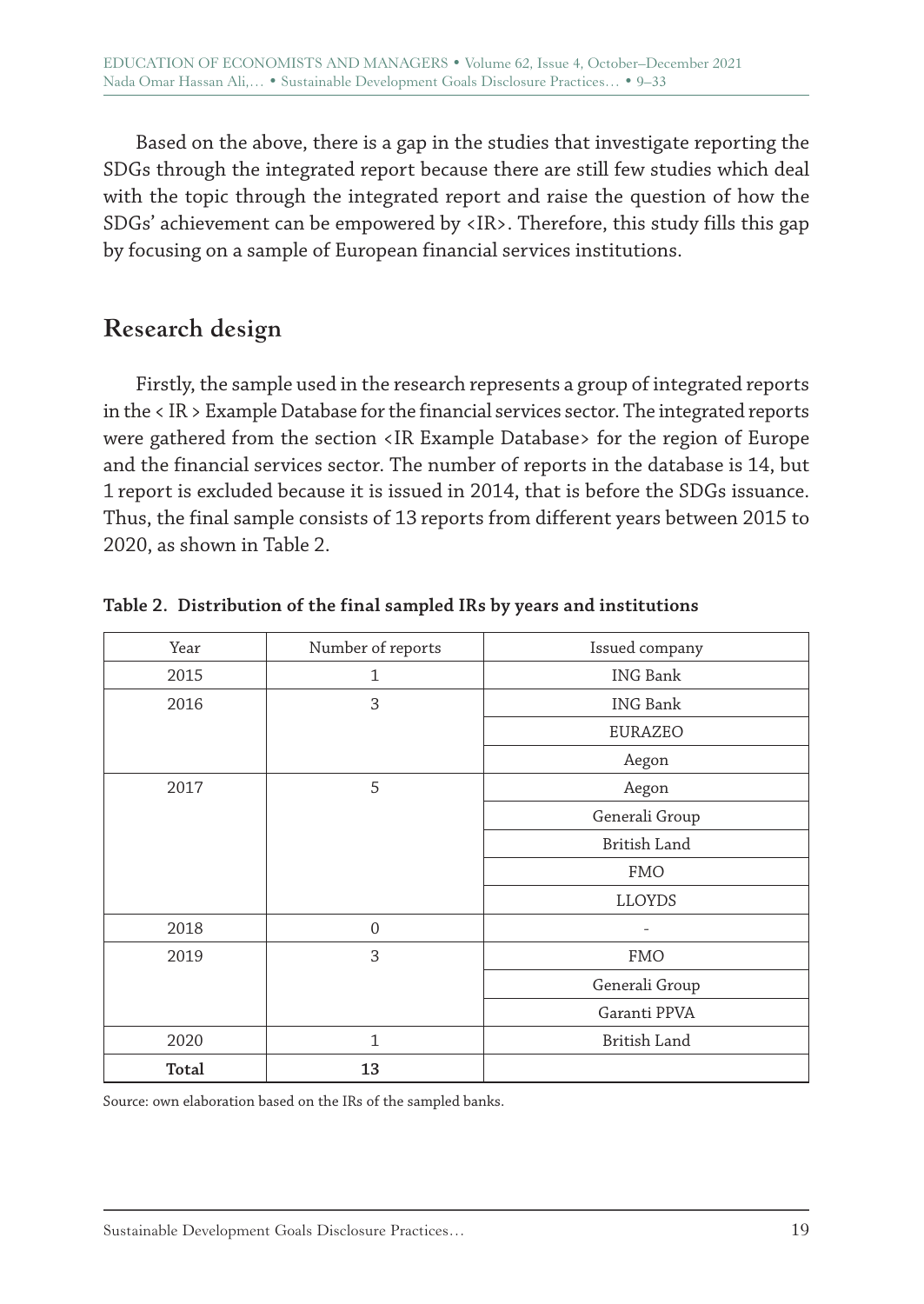Secondly, we used the content analysis which is one of the most widely used tools in social science research (Prasad, 2008). Compared to other methods of data collection, this technique gives accurate and undistorted results (Krippendorff, 2018). It is also widely used in the studies of accounting disclosures (Aureli, 2017). According to Guthrie and Abeysekera (2006), this approach is useful for collecting quantitative and qualitative data from published annual reports of companies by reading the texts in-depth and giving them the appropriate codes to describe and analyse them (Lu et al., 2017). Moreover, this technique provides a systematic framework for examining texts in annual reports and interpreting their meanings (Busch et al., 2012). This method was adopted in many works of the literature related to <IR> disclosure (e.g., Albetairi et al., 2018; Rivera-Arrubla et al., 2017; Abeywardana, 2016; Appiagyei et al., 2016).

The manual content analysis (content interpretation) has been used to analyse statements without using specific software. The choice not to use a content analysis software (such as Wordstat 7, Sustainability 2020, Nvivo, TLab) derives from the fact that a lot of information regarding the SDGs is intertwined and may not be expressed directly in the report that cannot always be processed by these tools (Cosma, et al., 2020).

It is worth noting here that the study does not investigate the reports that mention or define the SDGs using only the official definitions of the goals contained in the SDG Compass site (https://sdgcompass.org/sdgs/, 2015), but the study takes into account the sub-targets for each goal and business themes disclosed in the report. For example, SDG1 was searched using the term 'End Poverty' and using some terms in the sub-goals such as 'the poor and the vulnerable have equal rights to economic resources as well as access to basic services'. In terms of SDG13, the study used in searching for this goal the business themes such as energy efficiency and GHG emissions.

The study relies mainly on conducting content analysis on the 17 SDGs as a disclosure index. In terms of the scoring system, the study uses weighted scores to reveal the level of information provided by European financial companies regarding the SDGs in their integrated reports. To each of the 17 SDGs, there is given score 0 if the SDG is non-disclosed, 1 is assigned to generic disclosure, and value 2 to detailed information. Accordingly, the maximum weighted score for each financial institution is 34.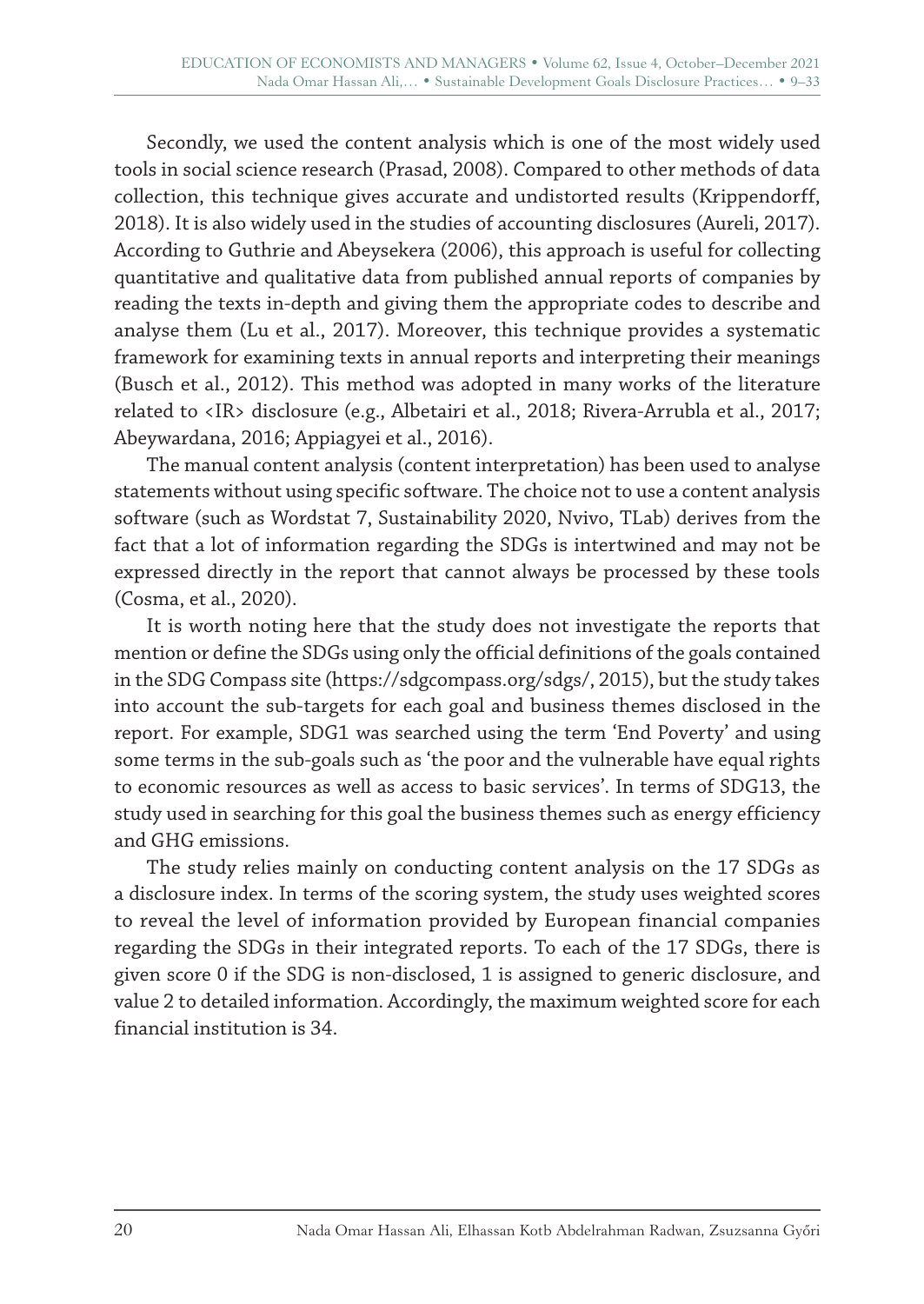# **Analysis and results**

To achieve the main research aim, the following statistical techniques have been used to analyse the data relating to the SDG disclosure, as collected from the integrated reports of European financial service companies.

# **Descriptive analysis**

Table 3 presents the descriptive statistics of the SDG disclosure by each goal in the checklist in the European financial institutions, including the average SDG disclosures, median and standard deviations for each goal in the current study index.

| Sustainable Development Goals [SDGs]                                                                                                 |      | Median | Std.<br>Deviation |
|--------------------------------------------------------------------------------------------------------------------------------------|------|--------|-------------------|
| Goal 1: End poverty                                                                                                                  | 0.69 | 0.00   | 0.947             |
| Goal2: End hunger, achieve food security and improved<br>nutrition, and promote sustainable agriculture                              | 0.46 | 0.00   | 0.660             |
| Goal3: Ensure healthy lives and promote well-being for all at all<br>ages                                                            | 1.08 | 1.00   | 0.954             |
| Goal 4: Ensure inclusive and equitable quality education and<br>promote lifelong learning opportunities for all                      | 1.00 | 1.00   | 1.000             |
| Goal 5: Achieve gender equality and empower all women and<br>girls                                                                   | 1.38 | 2.00   | 0.870             |
| Goal 6: Ensure availability and sustainable management of<br>water and sanitation for all                                            | 0.77 | 0.00   | 0.927             |
| <b>Goal 7:</b> Ensure access to affordable, reliable, sustainable, and<br>modern energy for all                                      | 1.54 | 2.00   | 0.877             |
| Goal 8: Promote sustained, inclusive, and sustainable economic<br>growth, full and productive employment, and decent work for<br>all | 1.23 | 2.00   | 0.927             |
| Goal 9: Build resilient infrastructure, promote inclusive and<br>sustainable industrialization, and foster innovation                | 1.23 | 2.00   | 0.927             |
| Goal 10: Reduce inequality within and among countries                                                                                | 0.69 | 0.00   | 0.947             |
| Goal 11: Make cities and human settlements inclusive, safe,<br>resilient, and sustainable                                            | 0.92 | 0.00   | 1.038             |
| Goal 12: Ensure sustainable consumption and production<br>patterns                                                                   | 1.15 | 2.00   | 0.987             |

**Table 3. The descriptive statistics of the SDG disclosure by each Goal**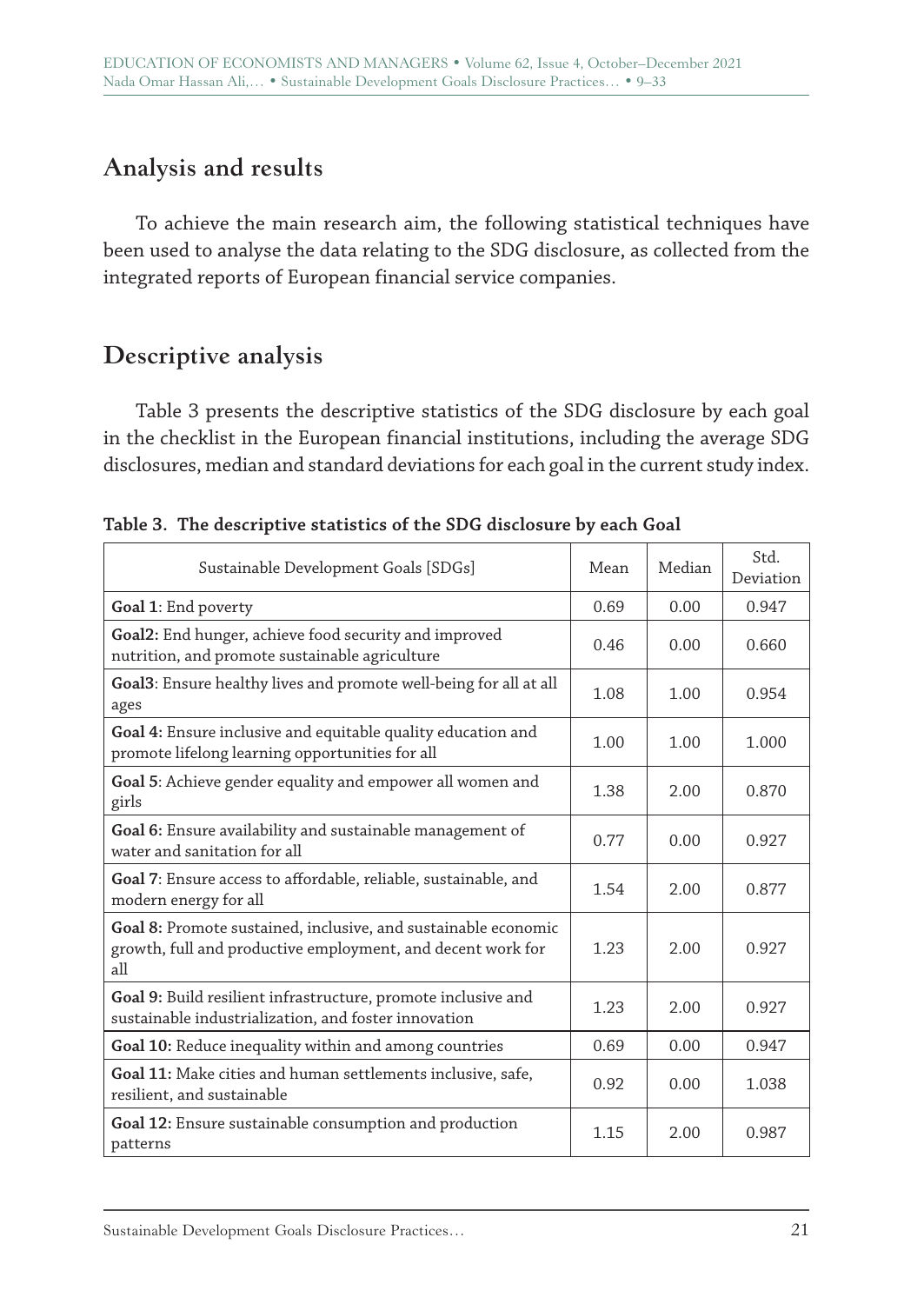| Sustainable Development Goals [SDGs]                                                                                                                                                                         |      | Median | Std.<br>Deviation |
|--------------------------------------------------------------------------------------------------------------------------------------------------------------------------------------------------------------|------|--------|-------------------|
| Goal 13: Take urgent action to combat climate change and its<br>impacts                                                                                                                                      | 1.92 | 2.00   | 0.277             |
| Goal 14: Conserve and sustainably use the oceans, seas, and<br>marine resources for sustainable development                                                                                                  | 0.38 | 0.00   | 0.768             |
| Goal 15: Protect, restore, and promote sustainable use of<br>terrestrial ecosystems, sustainably manage forests, combat<br>desertification, halt and reverse land degradation, and halt<br>biodiversity loss | 0.62 | 0.00   | 0.961             |
| Goal 16: Promote peaceful and inclusive societies for<br>sustainable development, provide access to justice for all, and<br>build effective, accountable, and inclusive institutions at all<br>levels        |      | 0.00   | 0.877             |
| Goal 17: Strengthen the means of implementation and<br>revitalise the global partnership for sustainable development                                                                                         | 1.23 | 2.00   | 1.013             |

Source: own elaboration based on the statistical analysis.

Based on Table 3, SDG1 (End poverty) recorded a standard deviation of 0.947 and a mean of 0.69. To give more illustration, this goal was mentioned as a generic goal that is taken into account during the sustainable plan of companies, for instance, GA1 2019 mentioned in its Integrated Review of 2019: "Its contribution to the Sustainable Development Goals ('SDGs'), the 15-year global plan of action to end poverty, reduce inequalities and protect the environment are linked to each section", while other corporations provide more detailed information related to this goal. In contrast, there are several companies not reporting any ideas about the goal in their integrated reports.

Regarding SDG2 (End hunger, achieve food security and improved nutrition, and promote sustainable agriculture), it achieved a mean of only 0.46. with a standard deviation of 0.660. This goal was reported in more detail by some companies of the selected sample, to illustrate: " (F 2019) invested 45 million US dollars to finance the construction of steel silos with a capacity of 800 million metric tons for the storage and preservation of staple foods, which will help to secure food for the Indian food security system and decrease food-wasting as much as 30%. The government of India will distribute this food to consumers living below the poverty line.". In addition, it was mentioned as a generic goal in 4 reports in the sample. However, 6 integrated reports did not include any data about the goal. In terms of SDG3 (Ensure healthy lives and promote well-being for all at all ages), it was reported with a mean of 1.08

 $1$  GA, GE, F, B, I, L and A are abbreviations for the institutions' names, and after each of them we use also the reporting years.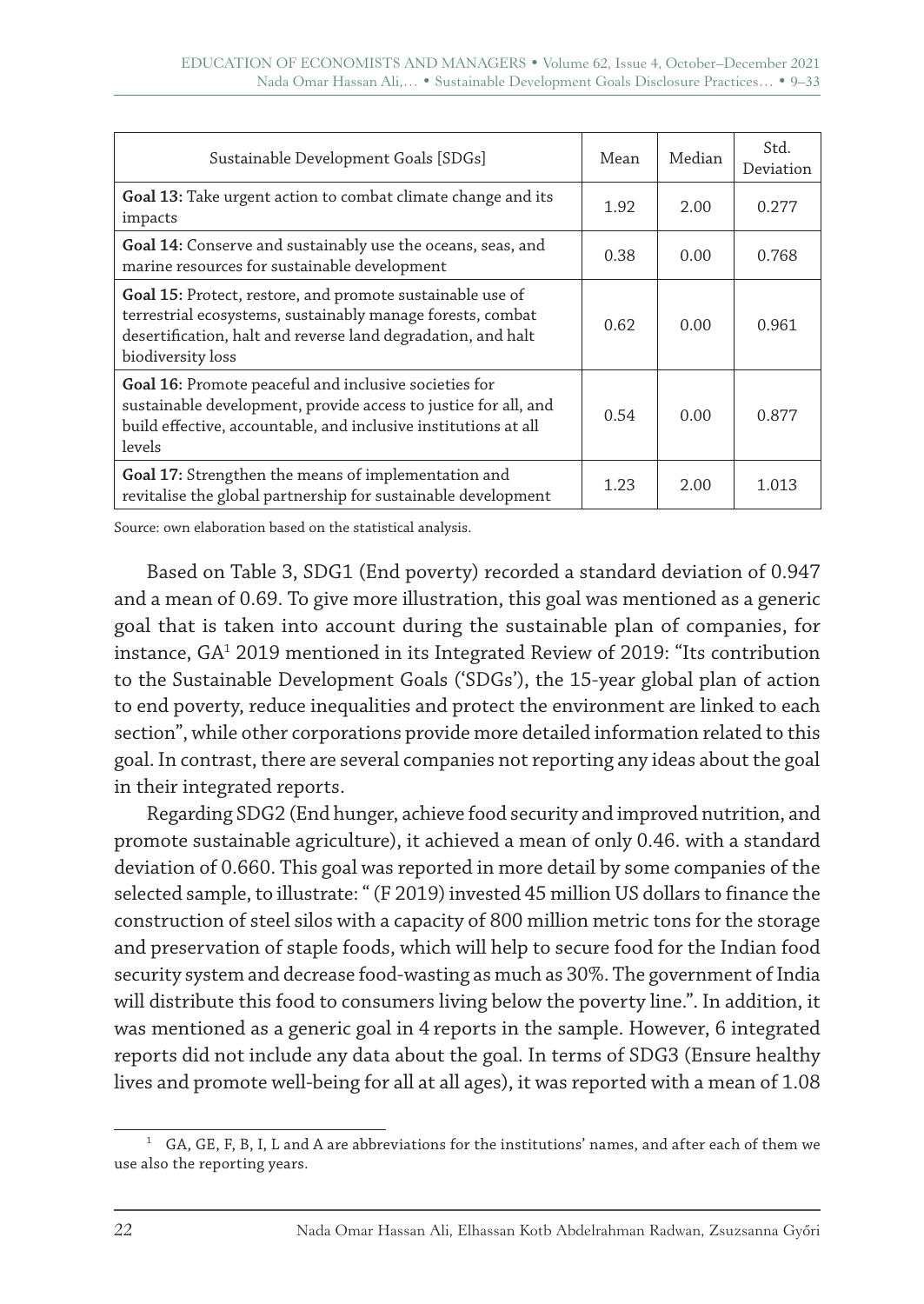and a standard deviation of 0.954, there were more details regarding this goal, as it was disclosed in several integrated reports of the selected sample, for example, in F 2017, they stated that: "Investments in clean cooking reduce substantially the number of deaths from polluted air, which happens to people from a lack of access to clean cooking facilities" (SDG3). Furthermore, no data is found about this goal in 4 reports out from 13, meanwhile, only 2 reports disclosed the goal without details. For the fourth, fifth, sixth, and seventh goal, they achieved a mean of 1.00, 1.38, 0.77, and 1.54, respectively, with a standard deviation of 1.000, 0. 870, 0.927, and 0. 877. For example, these four mentioned goals were reported with more illustrations in many integrated reports of the selected companies, such as in B Integrated Report 2017 and GA Integrated Review 2019. Moreover, the fourth, fifth, and sixth goal were disclosed as just goals without any further information in F Annual Report 2017, while the seventh goal was reported in detail in the same report as follows: *"*Through investments in access to energy, AEF actively contributes to SDG7, ensuring access to affordable energy, increasing the share of renewable energy and expanding infrastructure and sustainable energy services" (SDG7). On the other hand, other companies did not present any ideas about all these four goals such as E 2016, I 2015 and 2016.

By moving to SDG8 (Promote sustained, inclusive, and sustainable economic growth, full and productive employment, and decent work for all), there was recorded a mean of 1.23 with a standard deviation of 0.927. In a broad sense, more than half of the selected institutions introduced detailed information about this goal, such as F 2019 reported that "It has taken the lead in harmonising the indicators on jobs supported" (SDG 8). Furthermore, some firms presented this goal in their integrated reports without any detail, such as F Annual Report 2017, while approximately a quarter of the selected companies did not provide any ideas about this goal, like I 2015.

The results indicate that SDG9 (Industry, innovation, and infrastructure) has a mean of 1.23 and a median of 2.00, with standard deviation of 0.927. No information was disclosed about this goal in 4 reports from the sample and only 2 reports mentioned the goal as generic information. Meanwhile, 7 reports disclosed detailed information about the measures taken by the company in order to achieve this goal. For example, the F 2017 report mentioned that "investments of AEF facilitate sustainable infrastructure development in the least developed countries" (SDG 9), and E 2016 disclosed an investment of nearly €13 million in the new R&D and production centre.

Moving to SDG10, its mean is 0.69, with deviation of 0.947, as only 5 reports from the sample disclosed this goal in the report, and 4 of them adopted actual measures within their strategy to achieve this goal in the community. Meanwhile, for sustainable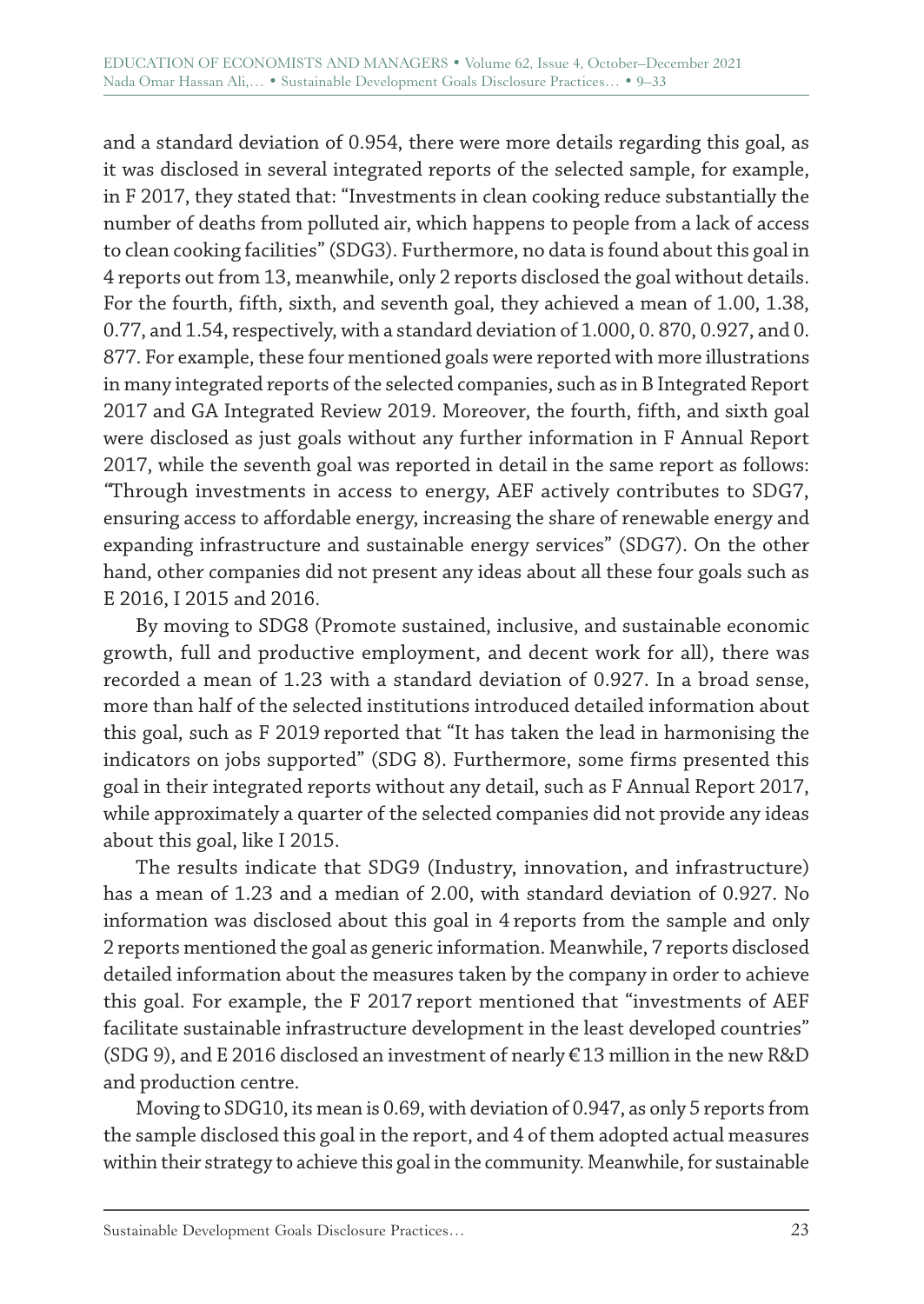cities and communities (SDG11), actual actions taken by these companies to achieve this goal were presented in only 6 reports in the examined integrated reports. However, the other reports did not mention any related information. The mean, median, and standard deviation for that goal was 0.92, 0.00, and 1.038, respectively.

Next was SDG12, which seeks to achieve sustainable production and consumption, its mean is 1.15 and the degree of variation of all the sampled firms as for the disclosure of this goal is 0.987. Detailed information about the procedures applied to achieve this goal was provided in 7 reports, and only one report disclosed the goal in general and did not mention any detailed data. The rest of the reports (5 reports) did not mention any information on this goal.

For SDG13 (Take urgent action to combat climate change and its impacts), there was achieved a mean of 1.92, with a standard deviation of 0.277. It was reported in more detail in all the integrated reports of the selected financial institutions except only one corporation, which presented it in general information without specific data.

Moving to SDG14, SDG15, and SDG16 goals, these goals recorded a mean of 0.38, 0.62, and 0.54, respectively, with a standard deviation of 0.768, 0.961, and 0. 877. However, GA presented such goals within its Integrated Review 2019 with more details as follows: "We created employment for 18,784 people and our efforts in promoting equal opportunities and enabling professional development contribute to our high employee engagement score and low turnover. With a women ratio of 40% in management levels and a variety of initiatives promoting women's advancement in their career, GA is the only company in Turkey qualified for the Bloomberg Gender Equality Index". There are some companies that did not disclose any data about these goals, such as F Annual Report 2017, L Banking Group Annual Report 2017 and I 2015, 2016.

Finally, a mean of 1.23 with a standard deviation of 1.013 was allocated for the last goal, SDG17 (Strengthen the means of implementation and revitalise the global partnership for sustainable development), more than 50% of the sampled institutions provided more details about the goal, such as F 2017, which reported that "Through the collaboration with the Dutch government and the catalysing role of AEF, AEF is a great example of how the partnerships for the goals should work" (SDG17). On the other hand, the rest of the chosen companies did not disclose any information about this goal, e.g., L Banking Group Annual Report 2017, GE Integrated Report 2019 and 2017.

Overall, as shown in Table 3, the highest goals that were reported by all the European financial institutions with the highest means (1.92 and 1.54, respectively) are the thirteenth and seventh goal*.* Furthermore, the fifth goal has the second highest mean (1.38)*.* In addition*,* the third highest mean (1.23) was recorded by the eighth, ninth, and seventeenth goal. The third, fourth, and twelfth goal were mentioned with the fourth highest means (1.08, 1.00, and 1.15, respectively), while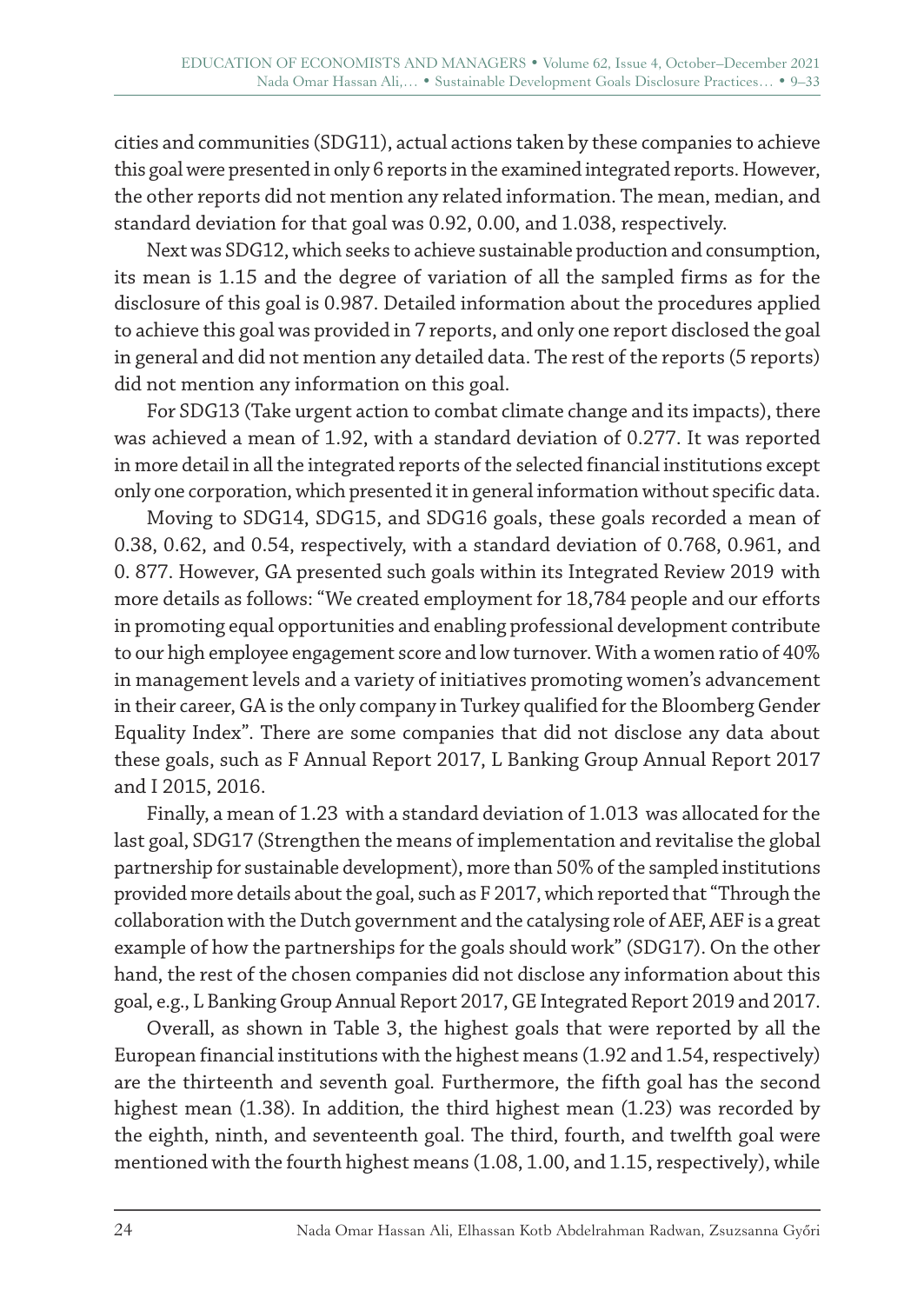the eleventh and sixth goal were reported with the fifth highest means (0.92 and 0.77). Similarly, the first and tenth goal with the same mean of 0.69 came in the sixth. In the seventh place, the fifteenth and sixteenth goal were reported with means of 0.62 and 0.54. However, the lowest means (0.46 and 0.38, respectively) were recorded by the second and fourteenth goal.

# **Discussion**

The findings indicate that the most reported goals with the highest disclosure averages by the European financial services institutions in their integrated reports are the thirteenth and seventh goal with disclosure averages of 1.92 and 1.54, respectively. This result is partially consistent with the results of the KPMG report (2017), which proved that the financial sector pays attention to the disclosure of SDG 13, 8, 4, 5, and 11 in its non-financial reports. Possible explanations to these very high averages can be presented as follows: firstly, the thirteenth goal was reported by 100% of the sampled institutions and the seventh goal was reported by more than 75% of the chosen institutions. Secondly, these goals focus on significant issues; in more detail, they focus on the impacts of combating climate change and accessibility to modern energy sources to minimise duplication of efforts, maximise the utilisation and allocate limited resources. Thirdly, there is a strong relationship between the two goals: number 13 and 7. To give more illustration, to achieve the thirteenth goal, there is a set of procedures that should be followed, which at the same time represent support for the seventh goal; among these measures are working to increase clean and renewable energies such as wind and solar energy, and sustainable management and restoration. Healthy ecosystems, e.g., forests, soils, and wetlands, can absorb remaining greenhouse gas emissions. Fourthly, these SDGs are easier to conceptualise, because there is a common sense of significance and, therefore, there are a lot of tools and measures related to these SDGs. Fifthly, there is no country in the world that does not directly suffer from the serious effects of climate change. Greenhouse gas emissions are still rising, today they are 50 percent higher than in 1990. Sixthly, the annual losses from earthquakes, tsunamis, tropical cyclones, and floods on average account for hundreds of billions of dollars, which requires investments of \$6 billion annually in disaster risk management alone. For all these reasons, all financial and non-financial institutions must contribute to achieving and supporting these two goals, among these institutions, the European financial institutions also have the responsibility to act and disclose the actions they take to achieve the goals, which has resulted in a high level of disclosure about these goals in their integrated reports.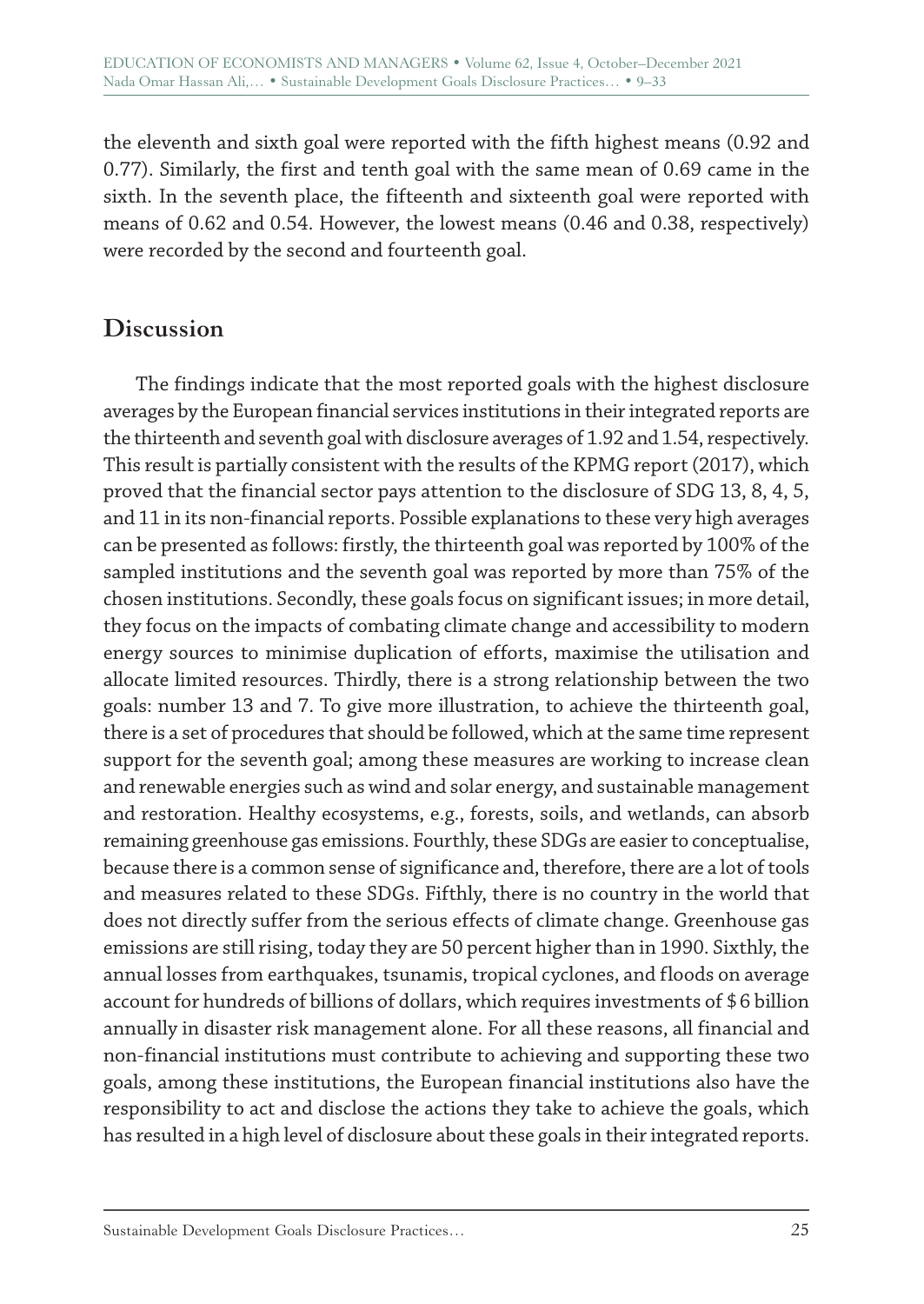On the other hand, the least disclosed categories by the selected European financial institutions were the second and fourteen goal. Possible explanations to these very low averages are that, firstly, there are more than 61% and 75% of the sampled institutions that did not provide any information about the second and fourteenth goal, respectively. Secondly, these goals focus on ending hunger, achieving food security and the use of the oceans, seas, and marine resources; these issues receive less attention than others by the financial institutions in general, and by the European financial institutions as well, because these goals and issues have their own organisations that dedicate and support them, such as food banks and organisations that care about coasts, beaches, and seas. Thirdly, the financial institutions give the highest priority to significant and better understandable issues for all regions, such as climate change and access to renewable energy, which are much easier to conceptualise. For all the above-mentioned reasons, the average disclosure levels of these goals are very low in the integrated reports of the European financial institutions.

On the whole, the study noted that the overall average disclosure level of the SDGs in the integrated reports of the European financial institutions is still low. Especially in the years 2015 and 2016, when the SDG framework was a novelty. This study is consistent with the findings of Rosati and Faria (2019) and Van der Waal and Thijssens (2020), confirming that the level of companies' disclosure of the SDGs is still low, as well as with Avrampou et al. (2019), who found that there is a low contribution to achieving the SDGs by banks. Furthermore, it is consistent with the findings of Rosati and Faria (2018), who found that only 16% of the study sample (408 companies) addressed the SDGs in their sustainability reports. A possible explanation is that the reports that did not disclose the SDGs were issued in the years 2015 and 2016, when there were first steps taken to adopt the sustainable development goals globally. Meanwhile, there has been a gradual improvement in the disclosure of the SDGs over the years.

# **Conclusion**

The main results of the research highlight the extent of disclosure of the SDGs in integrated reports of the European financial services sector. In order to reach these results, firstly, the study showed the correlation between integrated reports and the SDGs and the possibility of supporting each other. The <IR> Framework supports the daily practical application of the SDGs. In addition, the six capitals are linked to one or more SDGs, for example, relying on renewable energy sources and achieving diversity in the used labour force is considered under natural and human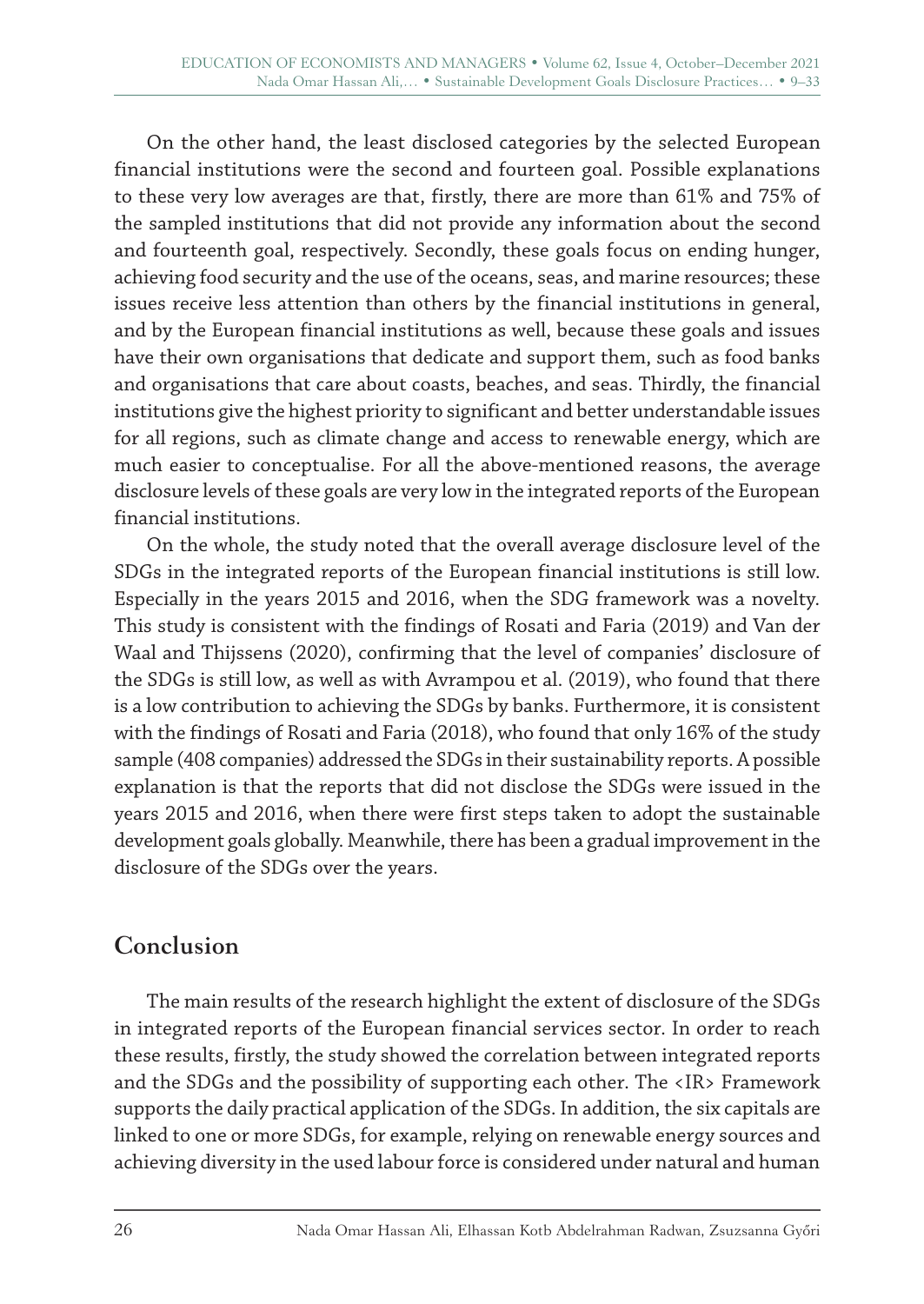capital, while supporting the achievement of goals 5, 7, 10, and 13. Furthermore, the theoretical framework helps to understand the interrelationship between sustainable development and value creation, as the adoption of a multi-capitalisation approach recognises that value creation requires environmental, social, human, and financial oversight. Secondly, the study relied on analysing the manual content of the SDGs in a set of integrated reports in the European financial services sector from the <IR> Example Database. The findings indicate that the most reported goals with the highest disclosure averages by the European financial services institutions in their integrated reports are the thirteenth and seventh goal. In the meantime, the least disclosed categories by the selected European financial institutions were the second and fourteenth goal. However, there is a gradual increase in adopting the SDGs over the years.

Practically, the results of the study encourage companies in all sectors to adopt the SDGs in their integrated strategy to create better value for stakeholders. In addition, the study sheds light on some somewhat marginalised SDGs in companies' reports such as SDG2, SDG14, SDG15, and SDG16, to take some actual measures to achieve them globally. That may improve their performance and their global marketing practices through attracting new audiences and increasing the confidence of the current clients.

Furthermore, there are several important limitations that need to be taken into account. Firstly, the current study aimed basically to investigate the SDG disclosure within the integrated reports of the European financial services sector in the <IR> Example Database, therefore, future research can consider other types of reports. Secondly, the environment of implementation was focused on Europe, where we handled European countries as a whole, and we did not deal with their cultural differences. Thirdly, the current study focuses only on the European financial services sector, so the scope of the research sample and size were limited. We can circumvent these constraints in the future by evaluating the influence of Hofstede's dimensions at the level of SDG reporting in various regions or countries. In the future, the sample size can be increased. Moreover, further studies can also be conducted in other sectors in the same database. Also, future study can explore the status of SDG disclosure within the integrated reports of financial sectors in other developed regions or in developing countries and compare the findings with other sectors in such countries.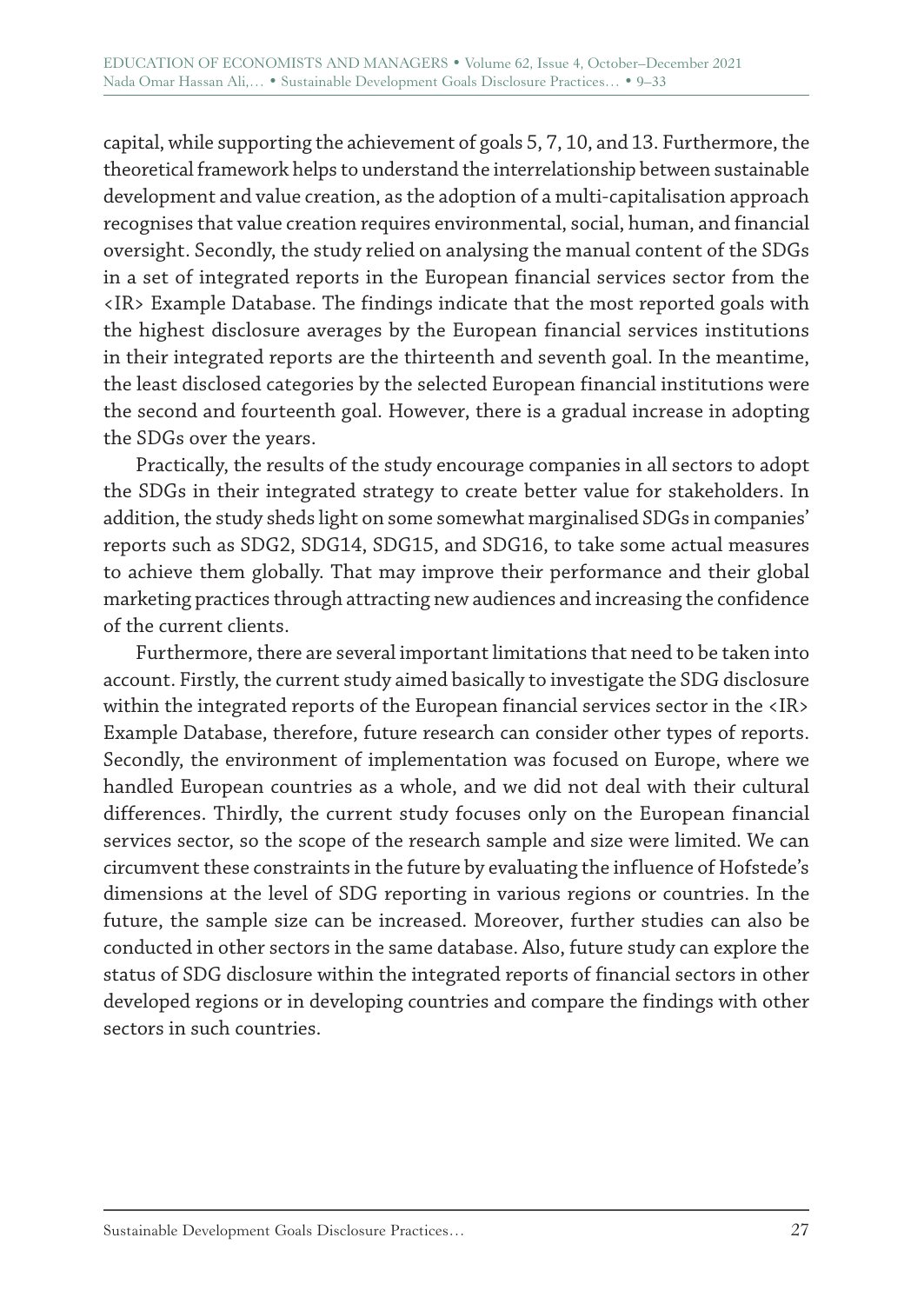# **References**

- Abeywardana, N.L.E. (2016). Compliance of integrated reporting disclosures with the international framework of integrated reporting – analysis of quoted public banking companies in Sri Lanka. *The International Journal of Business & Management*, 4(3), 342–349.
- Adams, C.A. (2017). The Sustainable Development Goals, integrated thinking and the integrated report. Retrieved from: https://integratedreporting.org/wp-content/ uploads/2017/09/SDGs-and-the-integrated-report\_full17.pdf (accessed: 15 June 2021).
- Adams, C.A., Druckman, P.B., & Picot, R.C. (2020). Sustainable Development Goals Disclosure (SDGD) Recommendations. Retrieved from: https://integratedreporting. org/wp-content/uploads/2020/01/ICAS5045\_SDGD\_Recommendations\_A4\_22 pp\_ AW3–1.pdf (accessed: 15 June 2021).
- Albetairi, H.T.A., Kukreja, G., & Hamdan, A. (2018). Integrated reporting and financial performance Empirical evidences from Bahraini listed insurance companies. *Accounting Finance Research*, 7, 102–110.
- Appiagyei, K., Djajadikerta, H., & Xiang, E. (2016). Integrated reporting and firm performance: A research framework*. ECU Business Doctoral and Emerging Scholars Colloquiumm*, 123.
- Aureli, S. (2017). A comparison of content analysis usage and text mining in CSR corporate disclosure. *International Journal of Digital Accounting Research*, 17.
- Avrampou, A., Skouloudis, A., Iliopoulos, G., & Khan, N. (2019). Advancing the Sustainable Development Goals: Evidence from leading European banks. *Sustainable Development*. DOI:10.1002/sd.1938
- Bexell, M., & Jönsson, K. (2019). Country reporting on the Sustainable Development Goals – the politics of performance review at the global-national nexus. *Journal of Human Development and Capabilities*, 20(4), 403–417.
- Bebbington, J., & Unerman, J. (2018). Achieving the United Nations Sustainable Development Goals: An enabling role for accounting research. *Accounting Auditing and Accountability Journal*., 31, 2–24.
- Cosma, S., Venturellei, A., Schwizer, P., & Boscia, V. (2020). Sustainable Development and European Banks: A Non-Financial Disclosure Analysis. *Sustainability*, 12, 6146. DOI:10.3390/su12156146
- Deegan, C, (2002). Introduction: The legitimizing effect of social and environmental disclosures – A theoretical foundation. *Accounting Auditing and Accountability Journal*, 2002, 15, 282–311.
- European Commission (2019). Financing Sustainable Growth. Retrieved from:: https:// ec.europa.eu/info/sites/default/files/business\_economy\_euro/banking\_and\_finance/ documents/200108-financing-sustainable-growth-factsheet\_en.pdf (accessed: 2 July 2021).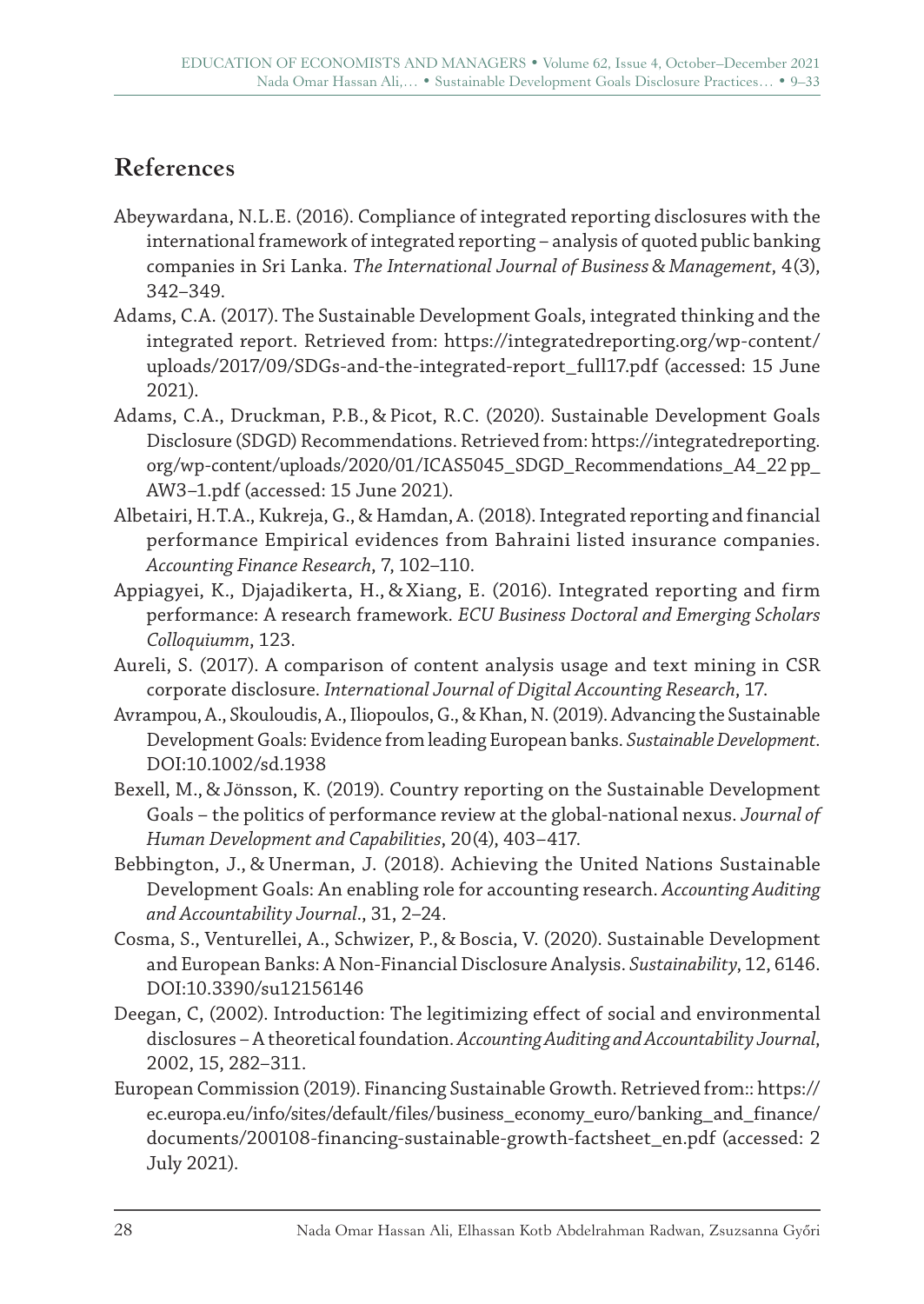- Fonseca, LM., Domingues, J.P., & Dima, A.M. (2020). Mapping the Sustainable Development Goals Relationships. *Sustainability*, 12, 3359. DOI:10.3390/su12083359
- GABV (2021). Members. Retrieved from: https://www.gabv.org/members-2 (accessed: 2 July 2021).
- Gambetta, N., Azcarate-Llanes, F., Sierra-Garcia, L., & Garcia-Benau, M.A. (2021). Financial Institutions' Risk Profile and Contribution to the Sustainable Development Goals. *Sustainability*, 13, 7738. https://doi.org/10.3390/su13147738
- Gibassier, D., Carol, C.A., & Jerome, T. (2019). *Integrated Reporting and the Capitals' Diffusion*. Grenoble, France: Audencia Business School.
- Goyal, K.A., & Joshi, V. (2011). A Study of Social and Ethical Issues in Banking Industry, International *Journal of Economics and Research*, 2(5), 49–57.
- GRI, UNGC, WBCSD (2015a). Linking the SDGs and GRI. Retrieved from: https:// sdgcompass.org/wp-content/uploads/2015/09/SDG-Compass-Linking-the-SDGsand-GRI.pdf (accessed: 15 June 2021).
- GRI, UNGC, WBCSD (2015b). SDG Compass. Retrieved from: https://sdgcompass.org/ (accessed: 15 June 2021).
- Guthrie, J., & Abeysekera, I. (2006). Content analysis of social, environmental reporting: what is new? *Journal of Human Resource Costing&Accounting.* 10(2), 114–126. https:// doi.org/10.1108/14013380610703120
- Győri, Zs., Madarasiné Szirmai, A., Csillag, S., & Bánhegyi, M. (2021a). Corporate Social Responsibility in Hungary. In: S.O. Idowu (Ed.), *Current Global Practices of Corporate Social Responsibility*. Chapter 9 (pp. 193–211). Berlin, Germany: Springer International Publishing.
- Győri, Zs., Khan, Y., & Szegedi, K. (2021b). Business Model and Principles of a Values-Based Bank – Case Study of MagNet Hungarian Community Bank, *Sustainability*, 13(16), 9239; https://doi.org/10.3390/su13169239.
- Haywood, L.K., & Wright, C.Y. (2019). Private sector contribution to SDG 3: health and Well-being – a South African case study. *South Africa Journal of Science*, 115(9–10), 21e24. https://doi.org/10.17159/sajs.2019/6452
- Hilario-Caballero, A., Garcia-Bernabeu, A., Salcedo, J.V., & Vercher, M. (2020). Tri-criterion model for constructing low-carbon mutual fund portfolios: A preference-based multi-objective genetic algorithm approach. *International Journal of Environmental Research. Public Health*, 17, 6324.
- Hörisch, J. (2021). The relation of COVID-19 to the UN sustainable development goals: implications for sustainability accounting, management and policy research. *Sustainability Accounting, Management and Policy Journal*, 12(5), 877–888. https:// doi.org/10.1108/SAMPJ-08-2020–0277
- IIRC (2013). *International <IR> framework*. Retrieved from: http://integratedreporting. org/resource/ international-ir-framework (accessed: 15 June 2021).
- Ike, M., Donovan, J.D., Topple, C., & Masli, E.K. (2019). The process of selecting and rioritizing corporate sustainability issues: insights for achieving the Sustainable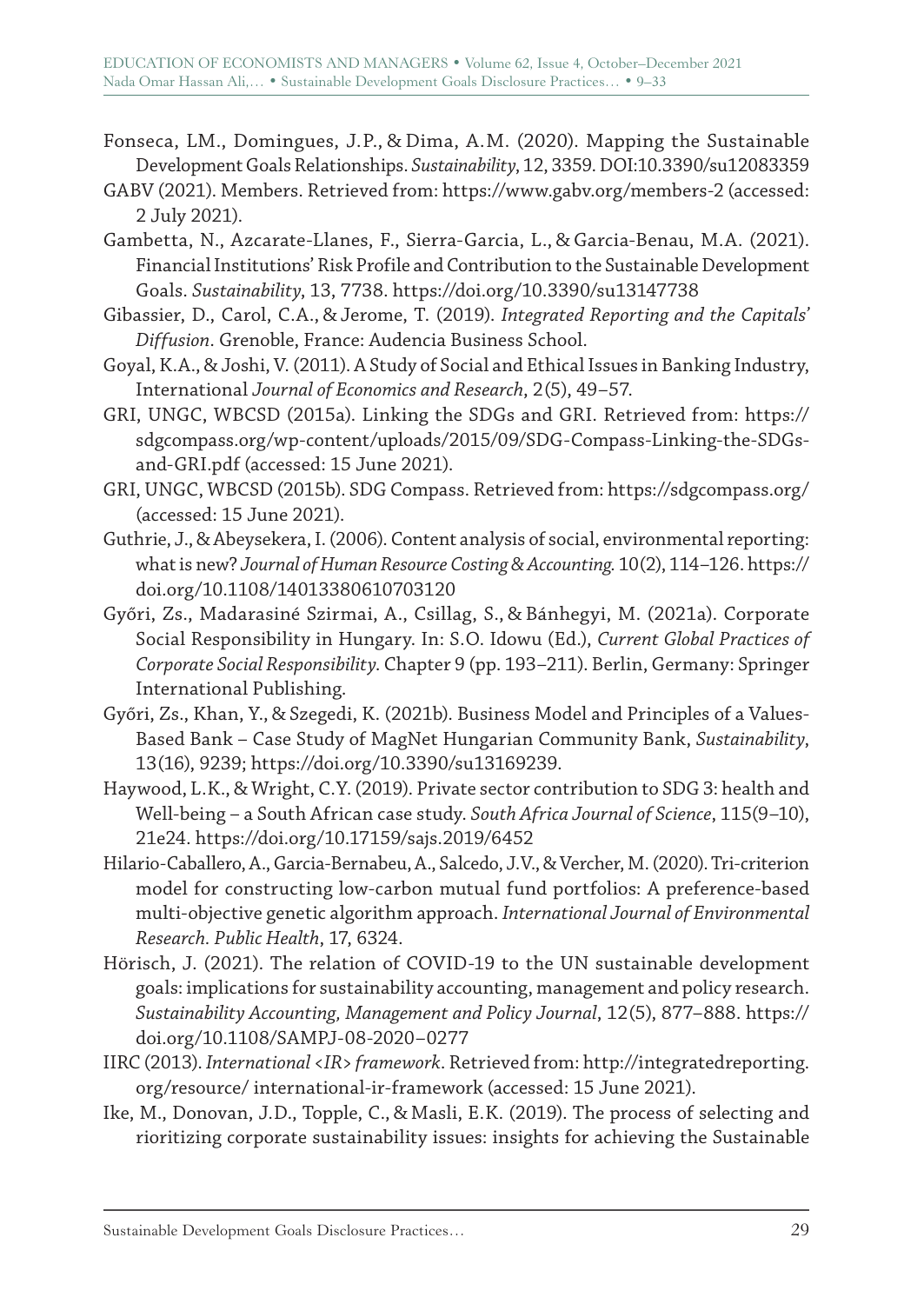Development Goals. *Journal of Cleaner Production*, 236, 117661. https://doi.org/ 10.1016/j.jclepro.2019.117661

- ISO (2018). ISO 26000 and the SDGs. Retrieved from: https://www.iso.org/files/live/ sites/isoorg/files/store/en/PUB100401.pdf (accessed: 15 June 2021).
- Izzo, M.F., Strologo, A.D., & Grana, F. (2020a). Learning from the Best: New Challenges and Trends in IR Reporters' Disclosure and the Role of SDGs. *Sustainability*, 12, 5545. doi:10.3390/su12145545
- Izzo, M.F., Ciaburri, M., & Tiscini, R. (2020b). The challenge of sustainable development goal reporting: The first evidence from Italian listed companies. *Sustainability*, 12(8), 3494.
- KPMG (2017). The Road Ahead: KPMG International Survey of Corporate Responsibility Reporting; KPMG International: Amstelveen, The Netherlands, 8, 792–793.
- Krippendor, K. (2018). *Content Analysis*, 4th ed. Thousand Oaks, CA, USA: SAGE.
- Lament, M. (2017). Quality of non-financial information reported by financial institutions. The example of Poland and Greece. *Central European Review of Economics &Finance*, *22*(6), 5–16.
- Lu, F., Kozak, R., Toppinen, A., D'Amato, D., & Wen, Z. (2017). Factors influencing levels of CSR disclosure by forestry companies in China. *Sustainability*, 9(10), 1800.
- Miralles-Quirós, M.A.R.Í.A., Miralles-Quirós, J.L., & Arraiano, I.G. (2018). The value relevance of GRI reporting in European banks. *European Journal of Applied Business Management*, 4(1), 1–16.
- Mori Junior, R., & Best, P. (2017). GRI G4 content index: Does it improve credibility and change the expectation – performance gap of GRI-assured sustainability reports? *Sustainability Accounting, Management and Policy Journal*, 8(5), 571–594.
- Muff, K., Kapalka, A., & Dyllick, T. (2017). The Gap Frame translating the SDGs into relevant national grand challenges for strategic business opportunities. *International Journal of Management and Education*. 15(2), 363–383. https://doi.org/10.1016/j. ijme.2017.03.004
- Nicolò, G., Zanellato, G., & Tiron-Tudor, A. (2020). Integrated Reporting and European State-Owned Enterprises: A Disclosure Analysis Pre and Post 2014/95/EU. *Sustainability*. 12(5):1908. https://doi.org/10.3390/su12051908
- Novokmet, A.K., & Rogošić, A. (2016). Bank sustainability reporting within the GRI-G4 framework. Zeszyty Teoretyczne Rachunkowości, 88(144), 109–123.
- Pizzi, S., Del Baldo, M., Caputo, F., & Venturelli, A. (2021). Voluntary disclosure of Sustainable Development Goals in mandatory non‐financial reports: The moderating role of cultural dimension. *Journal of International Financial Management&Accounting,*  33(1), 83–106.
- Prasad, B.D. (2008). Content analysis. *Research Methods for Social Work*, 5, 1–20.
- PwC (2015). *Make it Your Business: Engaging with the Sustainable Development Goals*. London: PwC.
- PwC (2018). *From Promise to Reality: Does Business Really Care about the SDGs? And what Needs to Happen to Turn Words into Action*. London: PwC.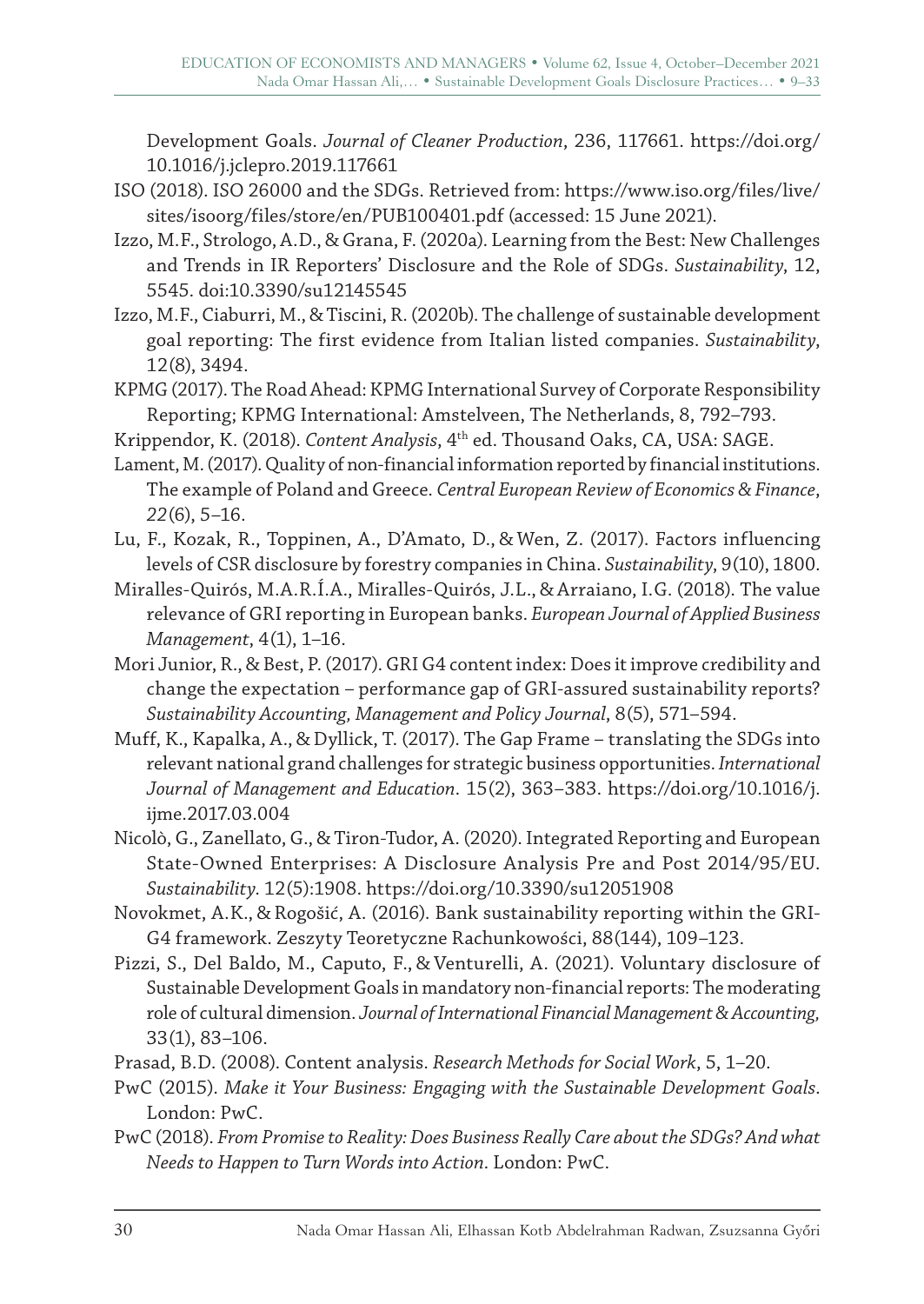- Raith, M.G., & Siebold, N. (2018). Building business models around sustainable development goals. *Journal of Business Models*, 6(2), 71–77.
- Rivera-Arrubla, Y.A., Zorio-Grima, A., & García-Benau, M.A. (2017). Integrated reports: disclosure level and explanatory factors. *Social Responsibility Journal*, 13(1), 155–176.
- Rosati, F., & Faria, L.G.D. (2019). Addressing the SDGs in sustainability reports: the relationship with institutional factors. *Journal of Cleaner Production*, 215, 1312– 1326. https://doi.org/10.1016/j.jclepro.2018.12.107
- Rosati, F., & Faria, L.G.D. (2019). Business contribution to the Sustainable Development Agenda: Organizational factors related to early adoption of SDG reporting. *Corporate Social Responsibility and Environmental. Management*, 26, 588–597.
- Tsalis, T.A., Malamateniou, K.E., Koulouriotis, D., & Nikolaou, I.E. (2020). New challenges for corporate sustainability reporting: United Nations' 2030 Agenda for sustainable development and the sustainable development goals. *Corporate Social Responsibility and Environmental Management*, 27(4), 1617–1629.
- UNEP FI (2019). *Principles for Responsible Banking*. Retrieved from: https://www.unepfi. org/banking/bankingprinciples/ (accessed: 2 July 2021).
- United Nations (2015). *Transforming our world: the 2030 Agenda for Sustainable Development*. Retrieved from: https://www.un.org/ga/search/view\_doc.asp?symbol=A/ RES/70/1&Lang=E, https://sdgs.un.org/goals (accessed: 15 June 2021).
- Van Zanten, J.A., & Van Tulder, R. (2018). Multinational enterprises and the Sustainable Development Goals: an institutional approach to corporate engagement. *Journal of International Business Policy*, 1(3-4), 208–233. https://doi.org/10.1057/s42214- 018–0008-x
- Van der Waal, J.W.H., & Thijssens, T. (2020). Corporate involvement in sustainable development Goals: exploring the territory. *Journal of Cleaner Production*, 252, 119625. https://doi.org/10.1016/j.jclepro.2019.119625

Wilson, P. (2017, Feb). Goal Setters. *Economia*, 57, 40e44.

Williams, A., Whiteman, G., & Parker, J.N. (2019). Backstage interorganizational collaboration: corporate endorsement of the sustainable development goals. *Academy of Management Discoveries*, 5(4), 367e395. https://doi.org/10.5465/amd.2018.0154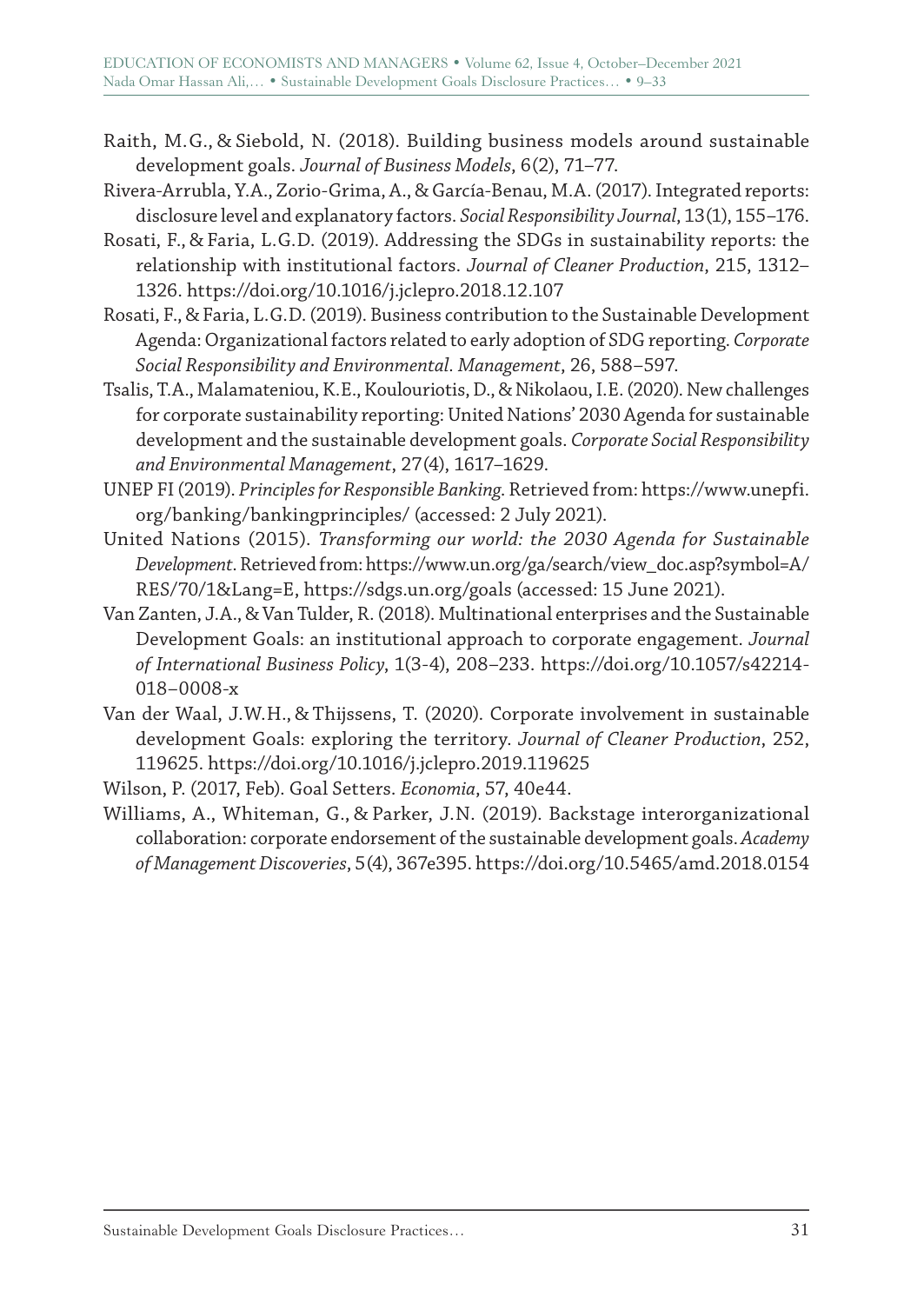# **Nada Omar Hassan Ali**

PhD student at the Faculty of Finance and Accountancy, Budapest Business School at the University of Applied Science in Hungary. She has been a teaching assistant in the Accounting and Auditing Department at the Faculty of Commerce in Assuit University in Egypt since 2013. She also worked as a teaching assistant at Szeged University in Hungary in 2017. Her research interests include integrated reporting, corporate social responsibility, financial and non-financial disclosure, sustainability, and banking and finance. Her recent publication is: Social Responsibility of Islamic Banks in Developing Countries: Empirical Evidence from Egypt in *Journal of Sustainable Finance&Investment*, 2021.

e-mail: nada.omar@aun.edu.eg ORCID: 0000-0003-3893-2586

### **Elhassan Kotb Abdelrahman Radwan**

PhD student at the Department of Business Studies and Economics, University of Naples, Napoli, Italy. He was a teaching assistant at Szeged University, Hungary. He has more than 8 years' experience of teaching Accounting and related courses in Egypt and Hungary. He received his master's degree from Szeged University, Hungary, with an excellent grade in the Accounting specialisation. His research interests include financial and non-financial disclosure, corporate social responsibility, sustainability, Islamic and non-Islamic finance, and banking, in addition, corporate risk disclosure. His recent publication is: Social Responsibility of Islamic Banks in Developing Countries: Empirical Evidence from Egypt in *Journal of Sustainable Finance&Investment*, 2021.

e-mail: elhassan.kotb@aun.edu.eg ORCID: 0000-0002-7225-5374

### **Zsuzsanna Győri**

Head of the Centre of Excellence for Sustainability Impacts in Business and Society (CESIBUS) and Associate Professor at the Faculty of Finance and Accountancy of Budapest Business School. She teaches courses on Business Ethics, Responsible and Sustainable Company and Entrepreneurship. Her research fields include corporate social responsibility, sustainability, values-based banking, entrepreneurs with